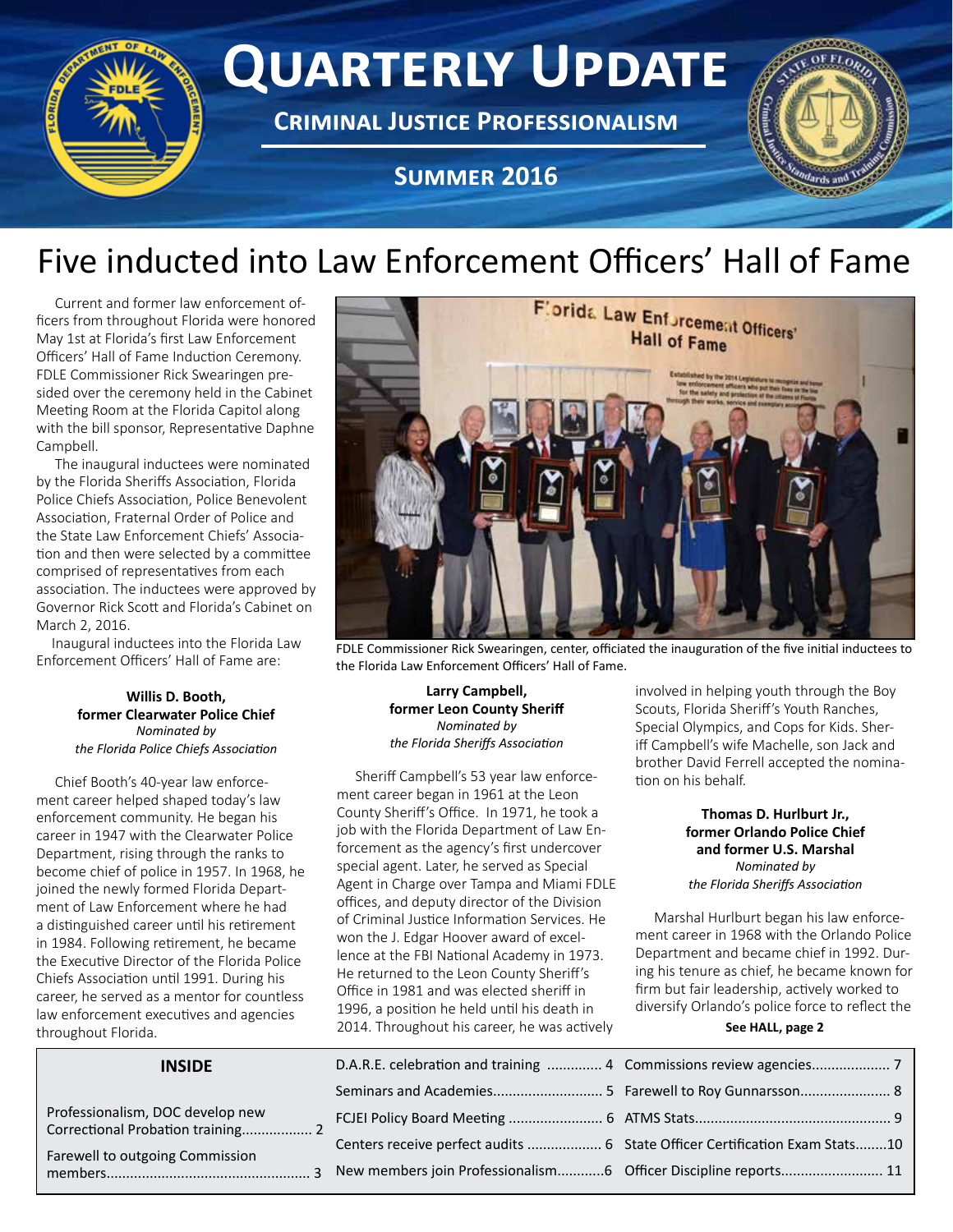#### CRIMINAL JUSTICE STANDARDS AND TRAINING **COMMISSION**

**Director Greg S. Hutching, Chair**

*Florida Panhandle Technical College Public Safety Institute* **Warden Edward L. Griffin, Vice-Chair**

*Putnam Correctional Institution* **Regional Warden Brian D. Riedl** *Department of Corrections (Proxy)*

**Captain Steve Courtoy** *Office of the Attorney General (Proxy)*

**Colonel Gene Spaulding** *Florida Highway Patrol*

**Sheriff William "Bill" Prummell** *Charlotte County Sheriff's Office*

**Sheriff David Hobbs**

*Jefferson County Sheriff's Office* **Sheriff David B. Shoar**

*St. Johns County Sheriff's Office*

**Chief Steven Steinberg** *Aventura Police Department*

> **Vacant** *Police Department*

**Chief George Turner**  *Brooksville Police Department*

**Officer Kathleen A. Connell** *Tallahassee Police Department*

**Deputy William "Willie" R. Weiss**

*Martin County Sheriff's Office* **Major Michael L. Allen**

*Polk County Sheriff's Office* **Sergeant Matthew "Matt"** 

**L. Williams**

*Clay County Sheriff's Office* **Sergeant Jennifer Sandman** *Town of Palm Beach Police Department*

**Detective Nicholas Marolda, Jr.**  *Lakeland Police Department*

#### **Correctional Officer Benito Arzon**

*Orange County Dept. of Corrections* **Mr. William "Bill" Harriss** *Florida State Resident*  **Statewide Prosecutor Nick Cox** 

**Assistant Attorney General Clark Jennings**

*Commission Attorneys Office of the Attorney General*

### Professionalism Division, DOC team up to develop new Correctional Probation Basic Recruit Training Curriculum

Writing accurate, up-to-date training for Florida's criminal justice officers requires partnerships between FDLE professionalism staff and criminal justice officers, legal experts, agency heads, commissioncertified instructors, school directors, and training coordinators. On occasion social service representatives and other specialists also participate. Staff relies heavily on experienced subject matter experts to create relevant training. These subject matter experts are highly involved in the development of training from beginning to end.

While law enforcement and corrections officers are employed by numerous agencies across the state, Florida's correctional probation officers are all supervised through the Department of Corrections (DOC). Within the last eight years, the DOC has changed duties and procedures for cor-

#### **HALL, from page 1**

community it served. In 1998, he became Orange County's director of public safety and in 2003 was appointed U.S. Marshal for the Middle District of Florida by President George W. Bush. He and the U.S. Marshal for the Northern District of Florida established the first Florida Regional Fugitive Task Force. Retiring in 2011, his law enforcement career spanned over four decades and established a legacy for community policing.

**James F. Medley, former Pasco County Sheriff's Detective and current reserve investigator** *Nominated by the Florida Sheriffs Association*

Detective Medley served more than 35 years with the Pasco County Sheriff's Office. He began his career in 1977 as a deputy sheriff. In 1986, he was promoted to detective and investigated violent crimes including several high-profile homicides. In 2004, he was named "Detective of the Year." His dedication to investigative work and inter-agency cooperation led to the capture of the Dougherty Gang following a 2011 cross-country crime spree that included attempted murder and bank robbery. As a 17-year member of the SWAT Team, he was looked upon as a team leader. Until his retirement in 2012, he was among the longest continuously certified deputy sheriffs in Pasco County history. He continues to serve the citizens of Pasco County as a reserve investigator.

rectional probation officers. To properly reflect those changes, the Bureau of Training Curriculum staff worked with DOC to develop a new basic recruit training program. Along with adopting a new format, the curriculum adds information focusing on evidence-based practices for reducing recidivism. This includes introducing the concept and skills of motivational interviewing.

The new Correctional Probation Officer Training Academy was approved by the Commission at the May 2016 meeting and will be implemented beginning November 1, 2016. A corresponding new Corrections Officer Cross-Over to Correctional Probation Officer Training Academy reflecting these changes will also be implemented beginning November 1, 2016. A redesigned instructor guide will accompany the new curriculum.

#### **Leonidas G. Thalassites, former Hialeah Police Lieutenant and current reserve officer** *Nominated by the Police Benevolent Association*

Lieutenant Thalassites is America's oldest serving law enforcement officer according to the International Police Association. His career began in 1956 with the Metro-Dade Police Department.

In 1963, he joined the Hialeah Police Department and was promoted to Lieutenant before retiring in 1990. After retiring, he joined the Tampa Police Department as a reserve officer and is currently working as a reserve officer with the Hialeah Police Department.

Throughout his life, he has been dedicated to serving others, joining the Marine Corps at 14 and serving in World War II and the Korean War. He also has the distinction of serving in all five branches of the U.S. military, and has been a trainer for law enforcement and military units around the world.

The Florida Law Enforcement Officers' Hall of Fame was created by the 2014 Florida Legislature to recognize and honor law enforcement officers who put their lives on the line for the safety and protection of Florida's citizens and visitors through their works, service and exemplary accomplishments. Nominations for 2017 will be open from July 1 – August 31, 2016. For more information, please contact the Hall of Fame Coordinator at (850) 410-8600 or [FLEOHOF@fdle.state.fl.us](mailto:FLEOHOF@fdle.state.fl.us).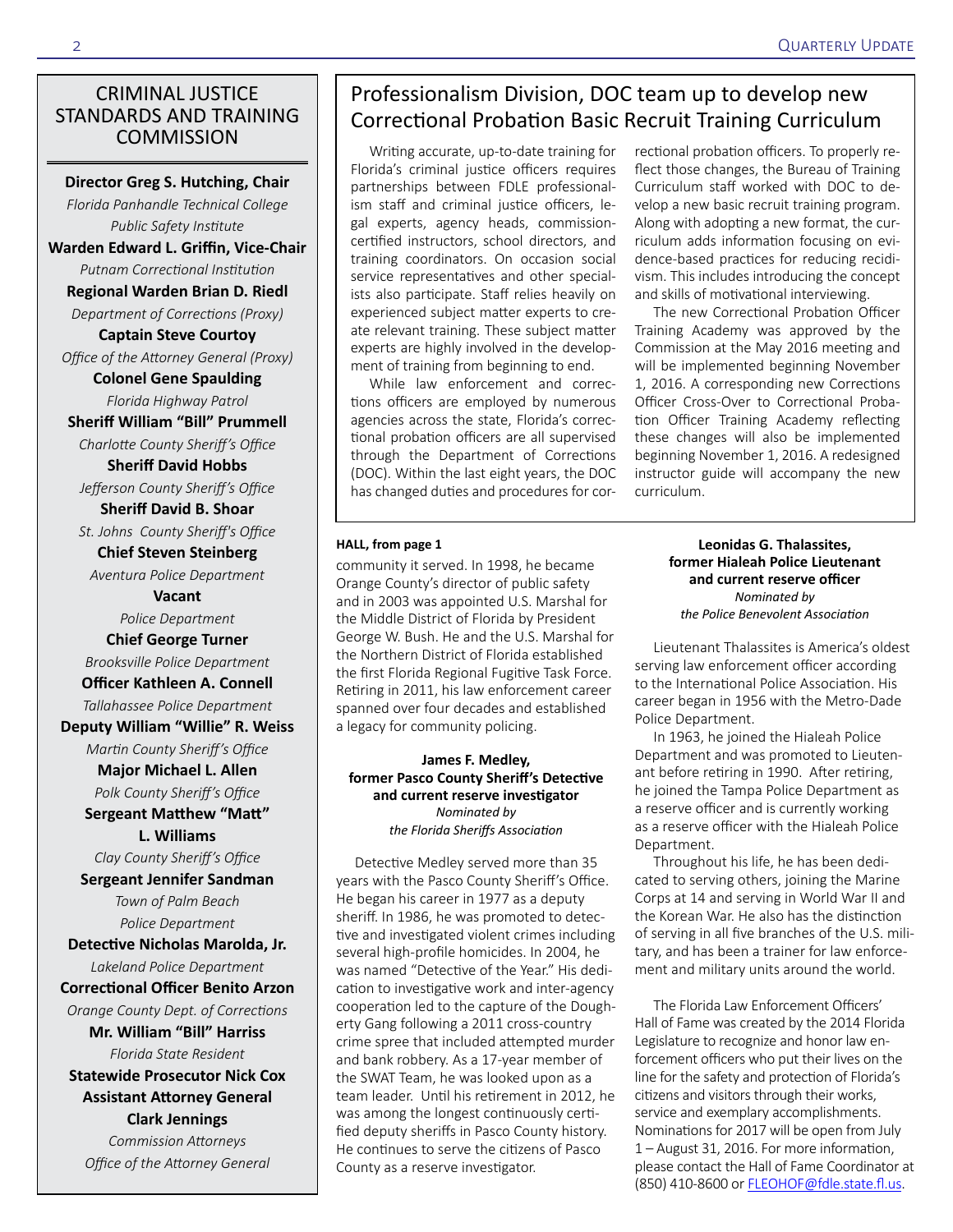# Farewell to outgoing Commission Members

uring the May 2016 Com-<br>mission Meeting, Chair-<br>man Greg Hutching mission Meeting, Chair-Hutching presented resolutions to the following outgoing Commission members: Commissioner Kathleen A. Connell of the Tallahassee Police Department, Commissioner Steven Steinberg of the Aventura Police Department, and Commissioner Van Toth of the Hialeah Gardens Police Department. Each of them was given an opportunity to share comments about their time serving on the Commission.



*What an honor and a privilege it's been to serve on the Commission. I am grateful to the FDLE staff. They are very helpful. They are friendly and they were always there when we needed them. They were a great mentor towards me and without them we couldn't do our jobs.*

> *— Sergeant Kathleen A. Connell, Tallahassee Police Department*



*To all the Commissioners here and the Commis-sioners in the past that I've served with, it's been an honor and a privilege. Thank you very much for letting me serve with you. And to FDLE, I know it takes a lot of moving parts to put this all together and you guys do a fantastic job. I know there's a lot that goes on behind the scenes and for the people who are not here, thank you very much for your professionalism and dedication to make it all happen.*

> *— Chief Steven Steinberg, Aventura Police Department*



*I* ve been blessed. I am honored and I am grateful to each and every one of you for allowing me to sit with you. The Lord has put me in this position to sit here and gave me the responsibility – as well as you – to lead. *'ve been blessed. I am honored and I am grateful to each and every one of you for allowing me to sit with you. The Lord has put me in this position to sit here Sit in the chair and honor it. Lead from the front and set the highest standards as possible in the state of Florida because that's what we're supposed to do."* 

> *— Chief Van Toth, Hialeah Gardens Police Department*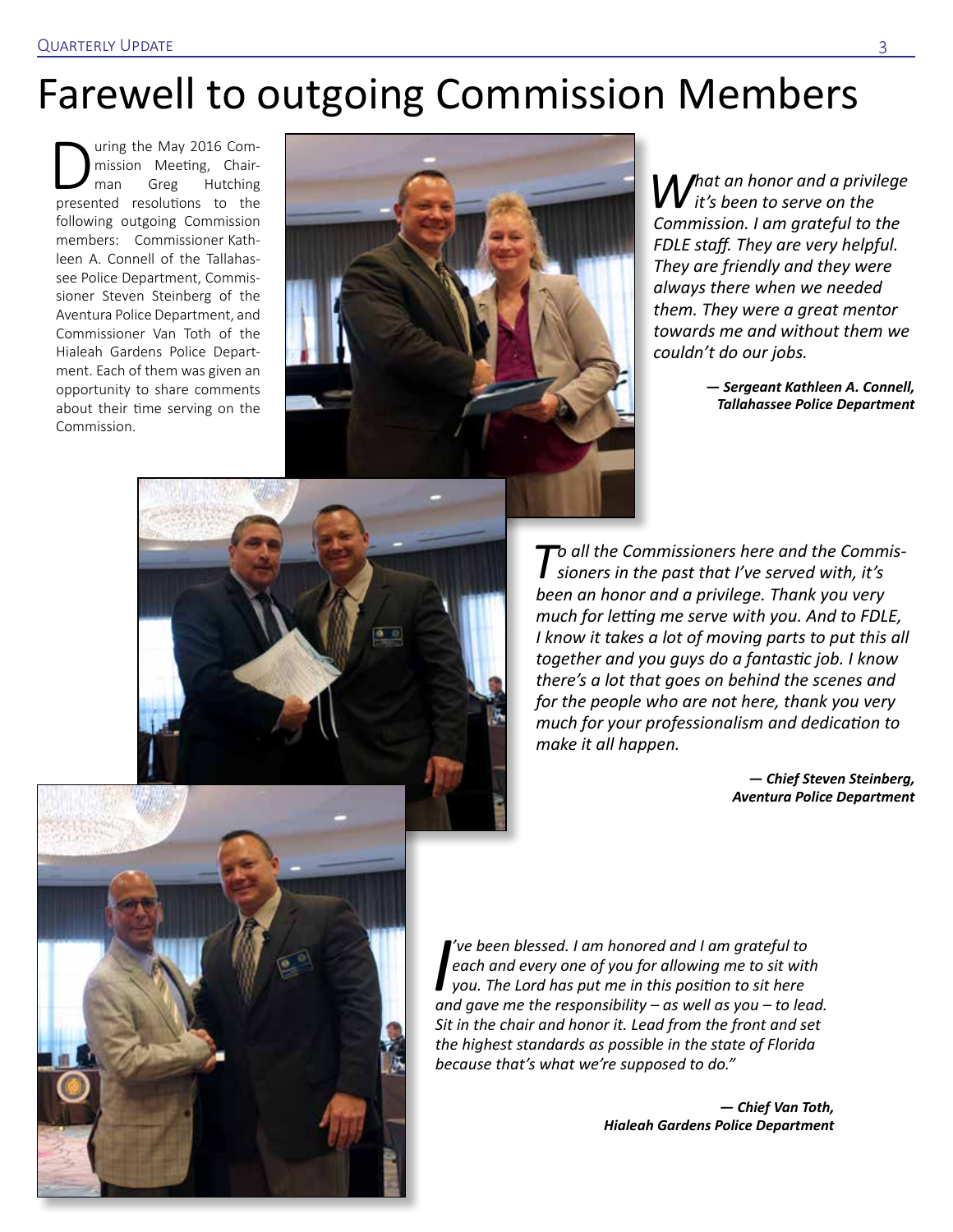# FDLE participates in National D.A.R.E. Day Celebration



D.A.R.E. Officers speak to school children about making good choices as one part of fighting drug abuse.

National D.A.R.E. Day is observed each year on the third Thursday of April. This is an occasion for all to celebrate the contributions and accomplishments of the Drug Abuse Resistance Education (D.A.R.E.) curriculums and program, as well as honor the students who graduated from the program,

D.A.R.E. Officers, and the schools and law enforcement agencies hosting the program.

For the first time ever, FDLE celebrated National D.A.R.E. Day on April 21st at the State of Florida's Historic Capitol grounds.

Participants included D.A.R.E. officers

from Gadsden County Sheriff's Office, Winter Haven Police Department, and Valdosta (GA) Police Department. Each agency brought their D.A.R.E. vehicles for display. Children visiting the Capitol got a lesson on making good choices in life while having fun dancing to the D.A.R.E. song

#### Florida D.A.R.E. will be coordinated from Tallahassee, officer training coming up

The Florida Department of Law Enforcement (FDLE) has coordinated the Drug Abuse Resistance Education Program (D.A.R.E.) since 1988. D.A.R.E. is an international substance abuse prevention program administered within schools that seeks to prevent use of controlled drugs, gang membership, and violent behavior. In 2009, D.A.R.E. America re-designed the program into the new D.A.R.E. model of the "Keepin' it Real" curriculum. This curriculum keeps the focus on substance abuse like the previous curriculum, but adds in current issues like cyber threats and school bullying. The elementary program has been combined into a 10-week

session with follow-up courses taught at the middle and high school level.

The primary role and responsibility of FDLE in the D.A.R.E. program is to serve as the state administrator for Florida. This administration includes, but is not limited to, developing guidelines for the Florida D.A.R.E. Program, serving as a liaison to the national D.A.R.E. policy making board, and training and certification of D.A.R.E. officers.

D.A.R.E. initiatives are coordinated within the Criminal Justice Professionalism Division, and until recently, were coordinated out of the Fort Myers Region. In March 2016, Inspector Jay Best assumed

the duties of Statewide D.A.R.E. Coordinator and will organize D.A.R.E. initiatives from FDLE Headquarters. As we move forward with the program, D.A.R.E. staff will begin a more concentrated effort to promote the value and availability of the D.A.R.E. program.

The next D.A.R.E. Officer Training will be held August 8-August 19, 2016 in Altamonte Springs.

For more information regarding the Florida D.A.R.E. Training Program, go to [http://www.fdle.state.fl.us/cms/CJSTC/](http://www.fdle.state.fl.us/cms/CJSTC/DARE/DARE-Home.aspx) [DARE/DARE-Home.aspx](http://www.fdle.state.fl.us/cms/CJSTC/DARE/DARE-Home.aspx) or contact the D.A.R.E. Program staff at (850) 410-8600.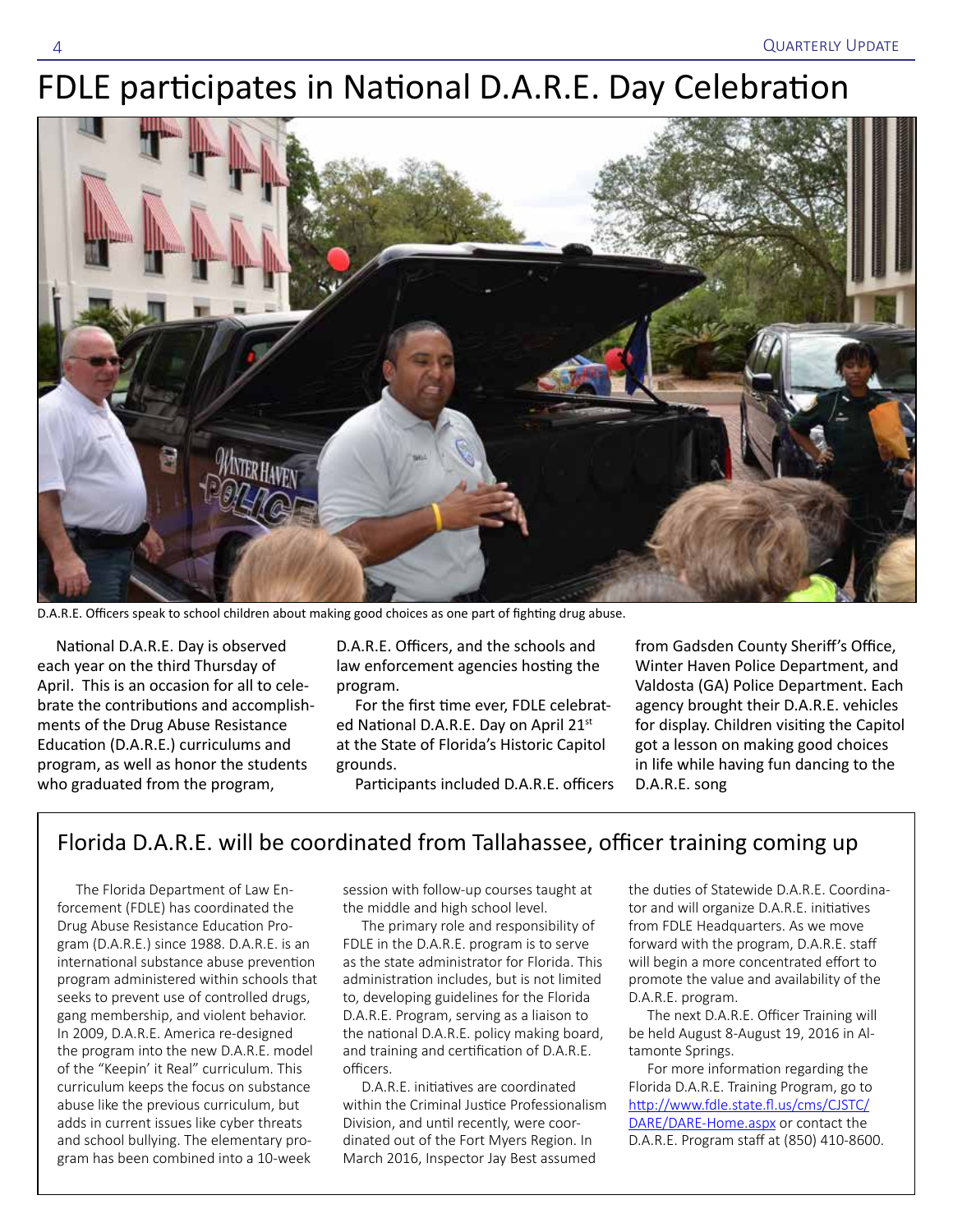# 20 graduate from Executive Leadership Seminar

The Florida Criminal Justice Executive Institute announced the graduation of twenty criminal justice executives from the Executive Leadership Seminar on July 1, 2016. Seminar participants met for three weeks at FDLE Headquarters and engaged in training on topics such communicating through a crisis, critical thinking, leading people, managing organizations, overcoming adversity, emotional intelligence and servant leadership. The Executive Leadership Seminar is an educational opportunity for the upper level management leadership of Florida Criminal Justice organizations.

Major Matthew McKinney of the St. Petersburg Police Department described

# Florida Leadership Academy Class 36 under way

The 36<sup>th</sup> Florida Leadership Academy Class began in May and will conclude in August. The academy is hosted at Gulf Coast State College, North Bay Campus Public Safety Complex.

The thirty-seven (37) participants serve in leadership roles representing twenty (20) criminal justice agencies throughout the state including police departments, sheriff's offices, corrections and state law enforcement.

Academy participants meet for four week-long sessions and will learn skills necessary to support the needs of their agencies and communities and prepare for future challenges.

The goal of the Florida Leadership Academy is to enable first-line supervisors in criminal justice organizations to exemplify the character and integrity expected of criminal justice professionals, while examining the various components necessary to become efficient leaders.

the Executive Leadership Seminar as a worthy investment in an agency's people. He summed up the experiences of he and his Class 4 colleagues:

"Within a three week period, the Executive Leadership Seminar provided the students of Class Number Four with a veritable feast of knowledge to experience and continue on the path of success as leaders of our respective agencies. It is quite obvious that painstaking effort was taken during the search and selection of quality, well pedigreed presenters for this course, which is a testament to the hard work and dedication of Chris Johnson, Scott Granger and the entire FDLE Team, for providing genuinely relevant and meaningful training from day one to the conclusion. Additionally, the break between sessions proved to be extremely beneficial, as they allowed the students to attend to management/supervisory responsibilities back home, while also serving as a means for effective digestion of the knowledge imparted and the implementation of newly acquired techniques. As all attendees have individually attested to the undisputable benefit of this seminar, ELS is without doubt recognized as a GIANT among the multitude of leadership courses offered. Any agency that invests their talents in this course can expect huge returns."

# Academy certifies 22 analysts

The Florida Law Enforcement Analyst Academy is proud to announce the graduation and certification of 22 law enforcement analysts on June 10, 2016. Analysts attending this academy met one week a month for six months. The analysts are challenged with weekly assignments and quizzes, group and individual projects, and a comprehensive final exam. Successful graduates receive a state certification as a Law Enforcement Analyst.

The Florida Law Enforcement Analyst



Academy was developed in 2003 by the Florida Department of Law Enforcement to provide analyst the opportunity to learn criminal and intelligence analysis skills. The curriculum for this academy is continually being updated in an effort to keep up with the every changing world of technology and resources that will provide the analysts the tools needed to predict and prevent criminal activity. Since its inception, twenty-five academies have been delivered and over 580 analysts have been certified.

**Upcoming CJSTC meetings** 8/4/16—Ponte Vedra 11/3/16—Sarasota

### Think there's no time for training? Think again.

The Bureau of Professional Development has online courses

> Visit our website or call 850-410-7373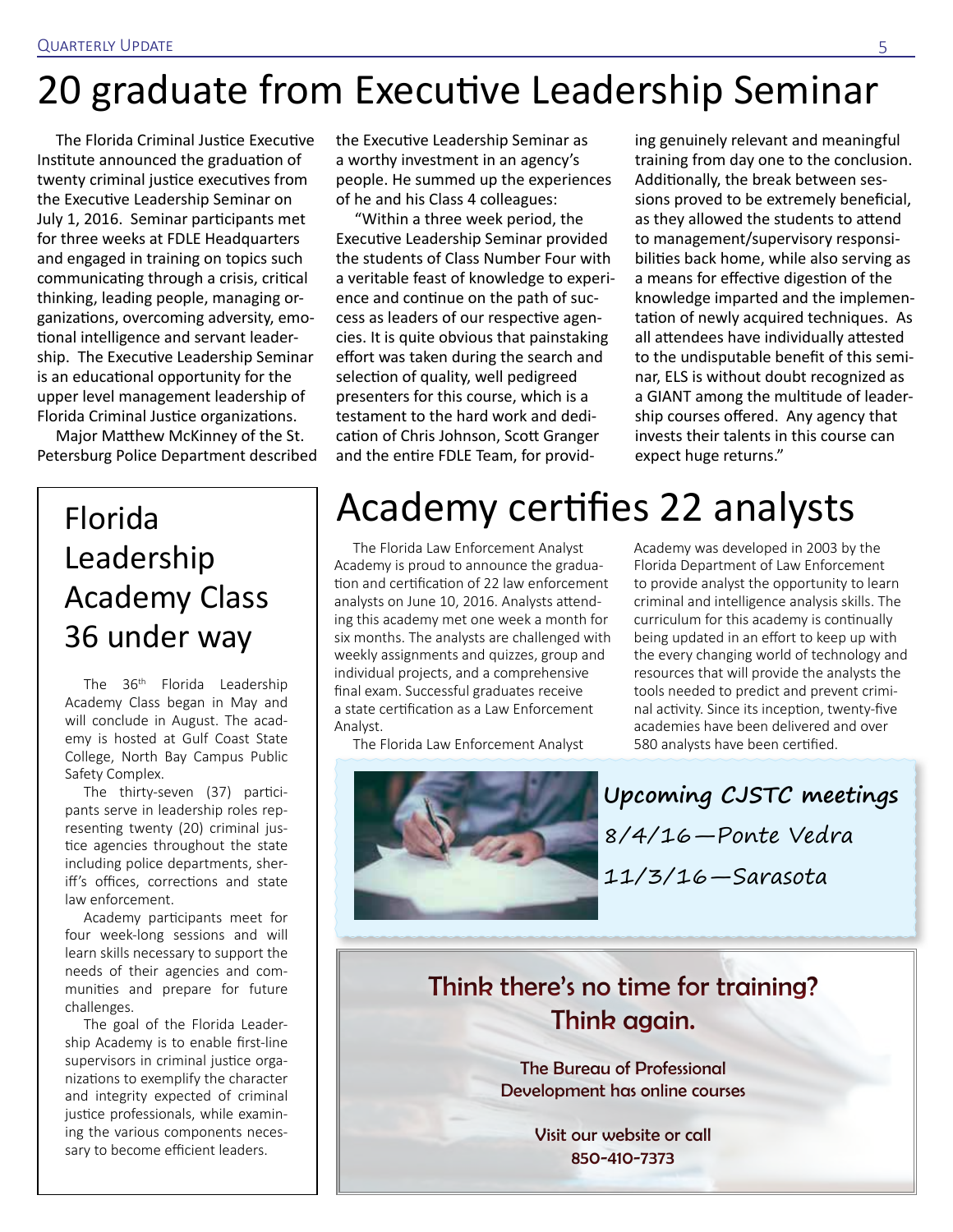# FCJEI Policy Board meets, discusses mission and vision

On April 27, 2016, members of the Florida Criminal Justice Executive Institute (FCJEI) staff and 12-member Policy Board met at the Wyndham Ocean Walk Resort in Daytona Beach, FL to discuss the mission, vision, and strategic initiatives of the FCJEI. Great ideas were exchanged about the direction of the current leadership programs as well as future ideas and trainings for the criminal justice community. Policy Board Chairman Butch Arenal, Police Chief of Coconut Creek Police Department, stated it was "one of the best exchanges of information that the policy board has had."

The FCJEI is housed within the Bureau of Professional Development of FDLE and was created by the 1990 Florida Legislature for the purpose of providing such training as is deemed necessary to prepare the state's present and future criminal justice executives to deal with the complex issues facing the state. A Policy Board was established by Section 943.1755, Florida Statutes, and statutorily charged with establishing administrative procedures and operational guidelines necessary to insure that criminal justice education needs are identified and met through the delivery of quality instruction.

The goals of the FCJEI are as follows: • To deliver educational programs for Florida criminal justice executives.

- To deliver seminars, workshops and other advanced programs for criminal justice professionals.
- To conduct research in areas of interest to criminal justice issues.
- To facilitate communication, networking and mentoring throughout the criminal justice system.
- To increase the effectiveness of education for the Florida criminal justice system through the application of technology.

To learn more about the FCJEI, please explore the home page at [http://www.](http://www.fdle.state.fl.us/cms/FCJEI/FCJEI-Home.aspx) [fdle.state.fl.us/cms/FCJEI/FCJEI-Home.](http://www.fdle.state.fl.us/cms/FCJEI/FCJEI-Home.aspx) [aspx.](http://www.fdle.state.fl.us/cms/FCJEI/FCJEI-Home.aspx)

# Two centers receive perfect audits from Field Services

The Field Services Section audits training schools annually to ensure all Criminal Justice Standards and Training Commissionapproved courses are presented in compliance with rules and statutes and to ensure all expenditures from the Criminal Justice Standards and Training Trust Fund are appropriate. Schools which do not have any issues during the audit receive a perfect audit and are presented a certificate from the Commission. During the quarterly Commission meeting held on May 5, 2016, perfect audit certificates were presented to: Director Rick Davis of the North Florida Community College, Public Safety Academy; and Director David Vincent of the Citrus County Public Safety Training Center. Congratulations to both of these directors and their staffs for a job well done.



Bureau Chief Glen Hopkins, left, presents a Perfect Audit Certificate to Director Rick Davis.



Bureau Chief Glen Hopkins, left, presents a Perfect Audit Certificate to Director David Vincent.

## FDLE Professionalism Division welcomes several new members

#### Bureau of Standards

Lindsey Miller has been hired as the administrative assistant for the Field Services Section. Lindsey has been a member of FDLE since July 2015. She comes to us from Criminal Justice Information Services (CJIS). Lindsey will be responsible for supporting the field representatives, maintaining the training center information, and planning the Training Center Directors Workshop.

Terri Bremer has been hired as a criminal

justice customer service specialist in the Officer Records Section. Terri has been a member of FDLE for 9 years. She also comes to us from Criminal Justice Information Services. Terri will service the agencies and training centers in Escambia, Santa Rosa, Okaloosa, Walton, Holmes, Washington, Bay, Jackson, Calhoun, Gulf, Gadsden, Liberty, Franklin, Leon, Wakulla, Sarasota, Desoto, and Charlotte counties.

Vickie Johnson has been promoted to a case specialist in the Professional Compliance Section where she will prepare

disciplinary cases for presentation to the Commission. She comes to the section from the Missing Endangered Persons Information Clearinghouse where she has served as a Government Analyst I for the last three years. She began working for FDLE in January of 2011, working in the e-Gov section of the Criminal Justice Information Services.

Anjani Torres has also been promoted to a case specialist within the Professional Compliance Section. She has served as an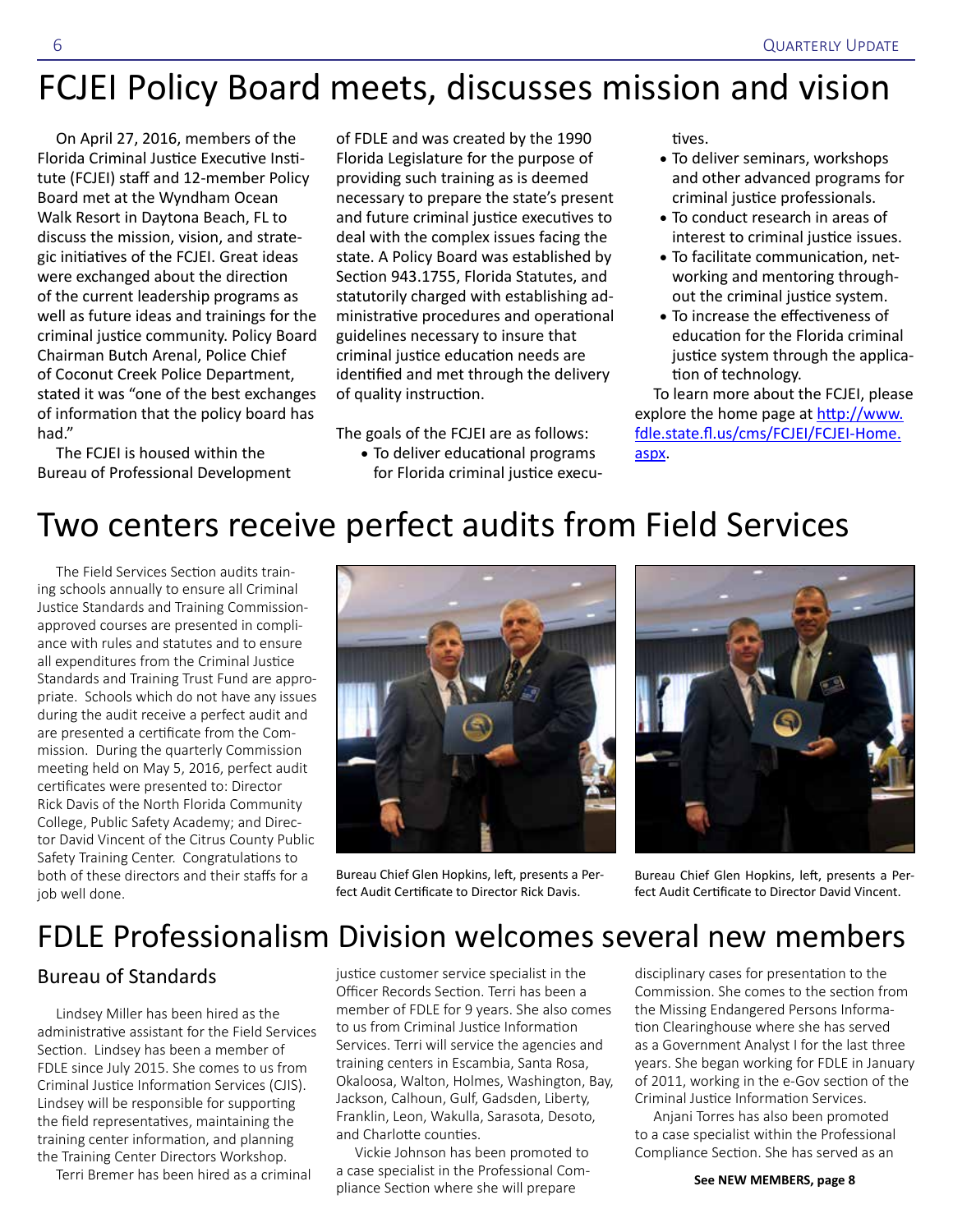# Commissions review criminal justice agencies

The Commission for Florida Law Enforcement Accreditation, Inc. (CFA) and The Florida Corrections Accreditation Commission, Inc. (FCAC) held their meetings June 21-22, 2016. Ten agencies reaccredited by the Commissions earned their Excelsior status. Excelsior status is awarded after five successful reaccreditations without conditions.

#### **CFA**

#### **Excelsior Agencies**

- Clearwater Police Department (2nd award)
- • Ft. Lauderdale Police Department  $(2<sup>nd</sup>$  award)
- North Miami Beach Police Department  $(2^{nd}$  award)
- Polk County Sheriff's Office  $(2<sup>nd</sup>$  award)
- Port Orange Police Department  $(2<sup>nd</sup>$  award)
- Punta Gorda Police Department  $(2<sup>nd</sup>$  award)
- Jupiter Police Department
- Lee County Sheriff's Office
- Lighthouse Point Police Department
- Maitland Police Department

#### **Reaccreditations**

- • Agricultural Law Enforcement Department of Agriculture, Office of Inspector General
- Department of Revenue, Office of the Inspector General
- **Edgewood Police Department**
- Florida Fish and Wildlife Conservation Commission, Office of Inspector General
- • Hallandale Beach Police Department
- Key West Police Department
- Miami-Dade County Office of Inspector General
- Mount Dora Police Department
- Okaloosa County Sheriff's Office
- University of Central Florida Police Department
- Wilton Manors Police Department

#### **Received Initial Accreditation**

- • Bay Harbor Islands Police Department
- Department of Economic Opportunity, Office of the Inspector General
- • Highland Beach Police Department
- Sarasota Manatee Airport Authority Police Department
- West Melbourne Police Department





#### **FCAC**

#### **Reaccreditations**

- St. John's County Sheriff's Office, Corrections Division
- Hernando County Sheriff's Office, Department of Detention Services

The next Commission meetings will be held October 25-26, 2016, at the Bonaventure in Weston.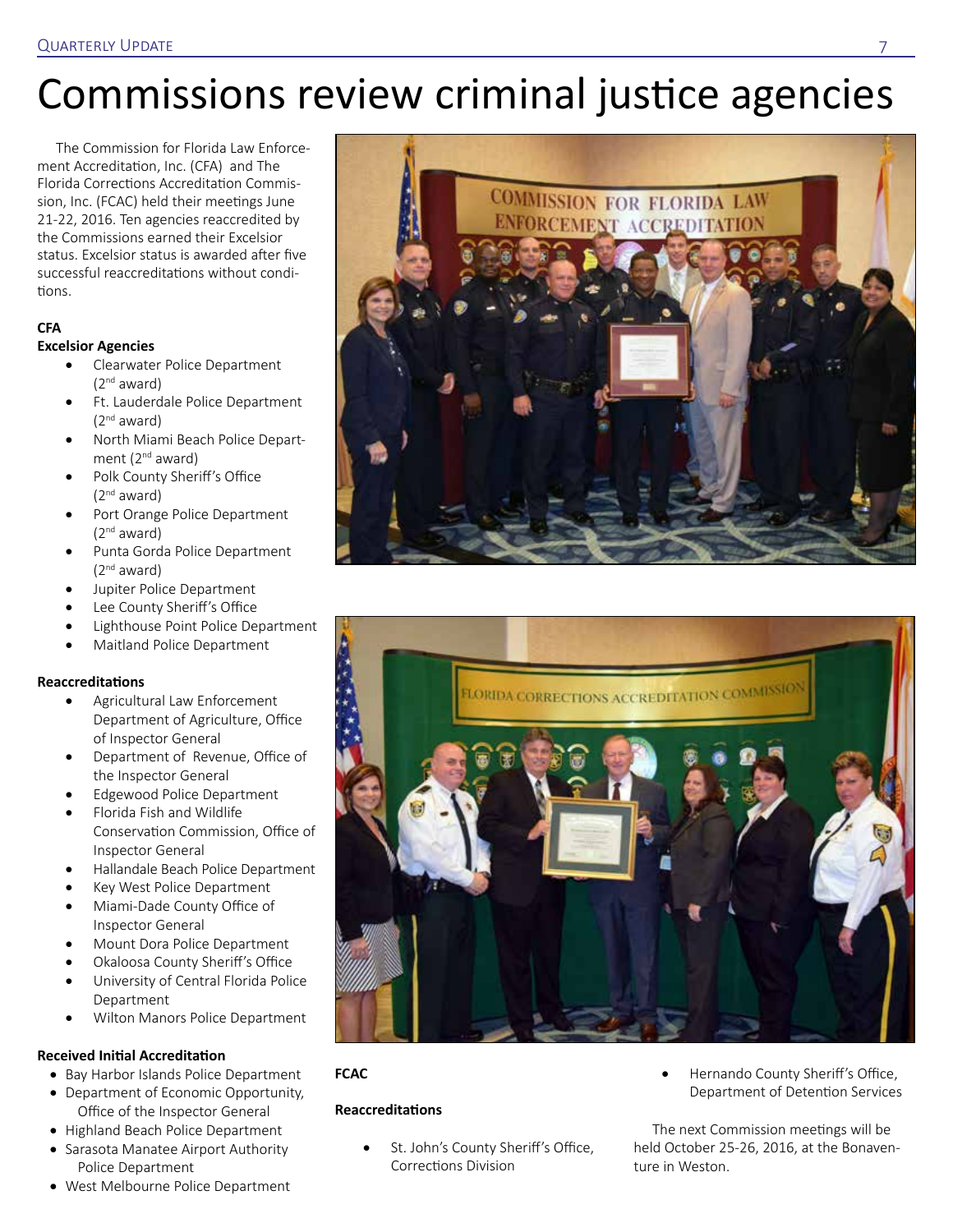# Bureau of Training bids farewell to Roy Gunnarsson

Roy Gunnarsson, Training and Research Manager, accepted a position with the Federal Law Enforcement Training Centers and said goodbye to his FDLE family in June. Gunnarsson began his career with FDLE in 2005 and has served as the Training and Research Manager in the Criminal Justice Professionalism Division for the entirety of his tenure.

Dean Register, Director of the Criminal Justice Professionalism Division, highlighted Gunnarsson's relationship with his peers and supervisors.

"Every organization has the 'go-to' person—the person supervisors and peers trust, respect, and depend on implicitly. Roy Gunnarsson has been that person within the Florida Criminal Justice Community and will surely be an asset to our Federal partners."

Under Gunnarsson's leadership, the Research and Assessment Section conducted workshops and surveys with criminal justice subject matter experts throughout Florida in order to design, develop, and deploy a psychometrically sound, legally defensible certification exam.

Gunnarsson also oversaw computerbased testing procurement, law enforcement and correctional probation job task analyses, a post-basic training needs assessment, physical fitness and TASER research projects, administration of the State Officer Certification Exam, Capitol Police and special agent promotional exams, and the adminis-



Roy Gunnarsson, left, with FDLE Commissioner Rick Swearingen.

tration of the Basic Abilities Test.

Bureau Chief of Training Dwight Floyd praised Gunnarsson's dedication to the agency and the people it serves.

 "Roy displays a level of professionalism and dedication that is not replaceable. He constantly strives to make us better at what we do and makes decisions based on the needs of our stakeholders, inclusive of people taking the State Officer Certification Exam and regular everyday people. No one

#### **NEW MEMBERS, from page 6**

Administrative Assistant II in the Professional Compliance Section since July of 2014. Anjani joined FDLE in 2010, and worked in the Firearms Purchase Program and Criminal History Services Sections of Criminal Justice Information Services prior to joining the Professionalism Division.

#### Bureau of Professional Development

Scott Granger has returned to the Bureau of Professional Development as a Government Analyst II. He holds a bachelor's degree from The Baptist College of Florida. Granger has been with FDLE for more than 13 years and has served within the Business Support, CJIS and Professionalism program areas. He managed the Florida Leadership Academy within the Florida Criminal Justice Executive Institute from 2012-2015. In his new posi-

tion, Granger will coordinate the Executive Leadership Seminar, Advanced Leadership Program, New Supervisors Leadership Program, and FDLE's Mentoring Program.

Melanie Oliff has been hired as a Senior Clerk in the Bureau of Professional Development. She holds an associates of arts degree from Tallahassee Community College and will begin working in her junior year towards her bachelor's degree at Florida State University this fall. Oliff joins us from the private sector where she trained and supervised staff members at a national restaurant franchise. Oliff will assist in coordinating the FDLE classroom schedules and serve as customer support for any events facilitated in the classrooms. Additionally, she will provide administrative assistance for the Bureau's internal and external training programs.

#### Bureau of Training

Jack Owens has been hired in the Curricu-

*This is a huge loss for both FDLE and the entire law enforcement training community in the State of Florida. I am not sure that Roy can be replaced; his position can only be filled.* 

> — Jay Romine, Chair of the Training Center Directors



will miss him more than I will," Chief Floyd said.

Jay Romine, Chair of the Training Center Directors and Manatee Technical Institute's Law Enforcement Academy Director, summed up the feelings of many when he heard the news.

"This is a huge loss for both FDLE and the entire law enforcement training community in the State of Florida. I am not sure that Roy can be replaced; his position can only be filled. Whoever takes on that task certainly has their work cut out for them. Roy always had an answer for every issue that was presented to him. You may not understand the answer at first, and it may take a little longer than you expected, but it was always spot-on accurate. I will personally miss his expertise and I wish him the best in his future endeavors."

lum Development Section of the Bureau of Training as a Research and Training Specialist. Owens holds a master's degree in public administration and bachelor's degrees in criminal justice and psychology from the University of North Florida. He spent five years working with the Florida Department of Juvenile Justice as a probation officer and probation officer supervisor, as well as serving as an instructor for several organizations. Owens will be maintaining courses for law enforcement officers, correctional officers, and correctional probation officers.

Benedict Fern has been hired in the Research and Assessment Section of the Bureau of Training as a Research and Training Specialist. Benedict joined the Florida Department of Law Enforcement from the private sector and holds a master's degree in industrial and organizational psychology from the University of West Florida. In his new position, Fern will be responsible for developing and maintaining the Law Enforcement State Officer Certification Exam.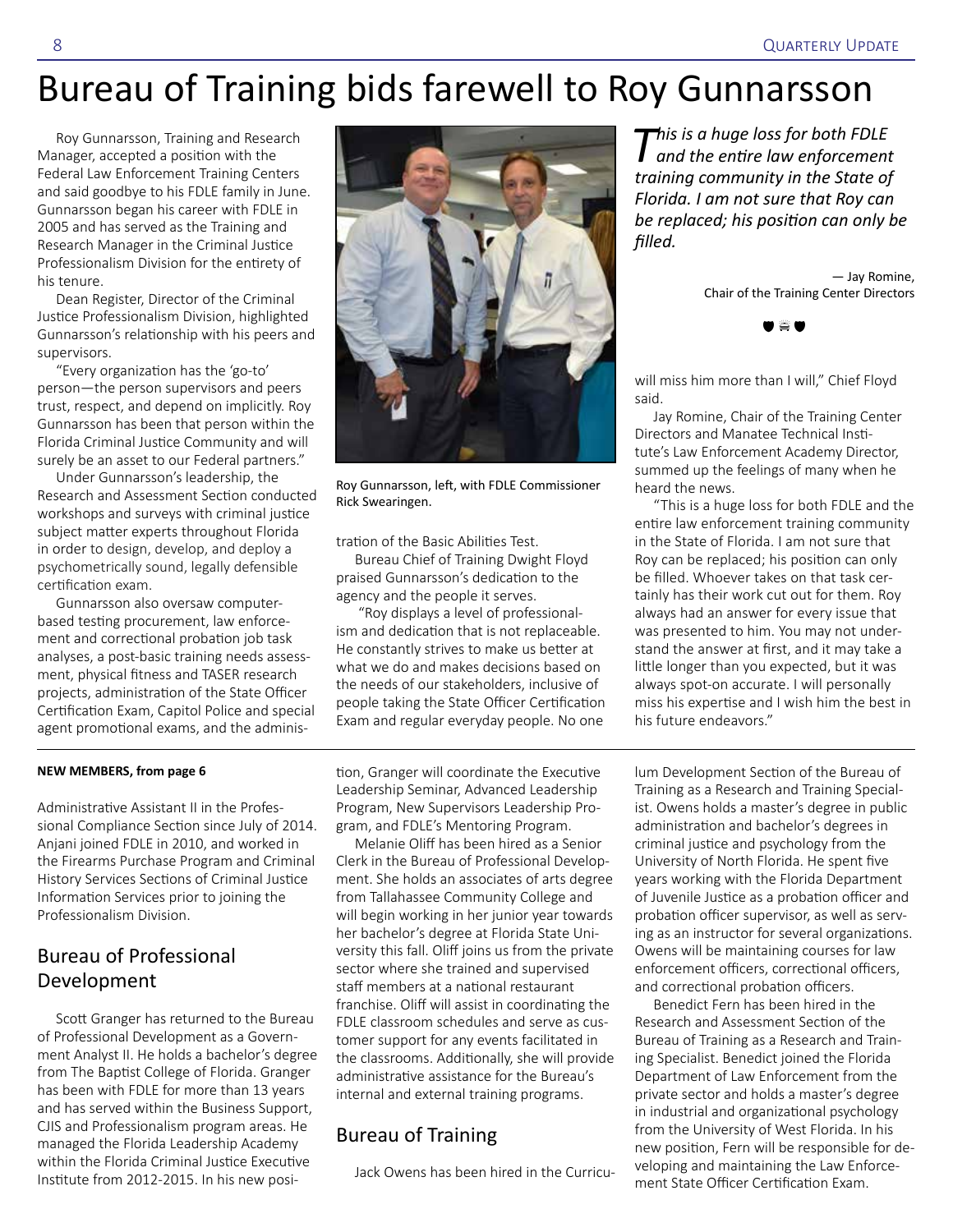### **Automated Training Management System (ATMS)**

### **STATISTICS**

As of May 31, 2016, the following statistics were reported:

**84,514** Total Number of Officers in Florida **45,914** Law Enforcement Officers **31,105** Correctional Officers **2,304** Correctional Probation Officers **5,191** Concurrent Officers



### **SECURITY REQUIREMENTS FOR ATMS**

In keeping with FDLE's policy on maintaining the integrity of the ATMS database, the following security procedures are in force:

• Passwords are to be

### **MANDATORY RETRAINING FOR 2016**

By June 30, 2016, 17,940 officers are required to complete mandatory retraining.

As of June 2, 2016, 16,197 officers (90 percent) met the required training for Fiscal Year 2015—2016. Any officer who failed to complete the required mandatory retraining by the deadline were separated in ATMS effective July 1, 2016. Please also note that officers who did not complete the required mandatory retraining on or before June 30, 2016, will not be eligible to perform the duties of a criminal justice officer until the requirements are met.

changed every 90 days.

- If the ATMS user does not access the database within 90 days, the system will automatically disable the user.
- The user may contact the agency's Criminal Justice Customer Service Specialist for assistance by calling **850-410-8600.**

### **FIREARMS MANDATORY TRAINING FOR 2016**

All officers who hold an active law enforcement certification are required to qualify on the Commission-approved 40-round course of fire at least once every two years, with the results documented on Form CJSTC-86A.

The 2014–2016 cycle of qualifications was due by June 30, 2016. A total of 50,509 officers are required to complete firearms mandatory retraining by June 30, 2016.

As of June 2, 2016, the number

of officers who have completed the required training for the 2014–201 cycle is 47,540.

Any officer who does not complete the required training by the deadline were separated in ATMS effective July 1, 2016.

Please also note that officers who did not complete the required firearms mandatory retraining on or before June 30, 2016, are ineligible to perform the duties of a criminal justice officer until the requirement is met.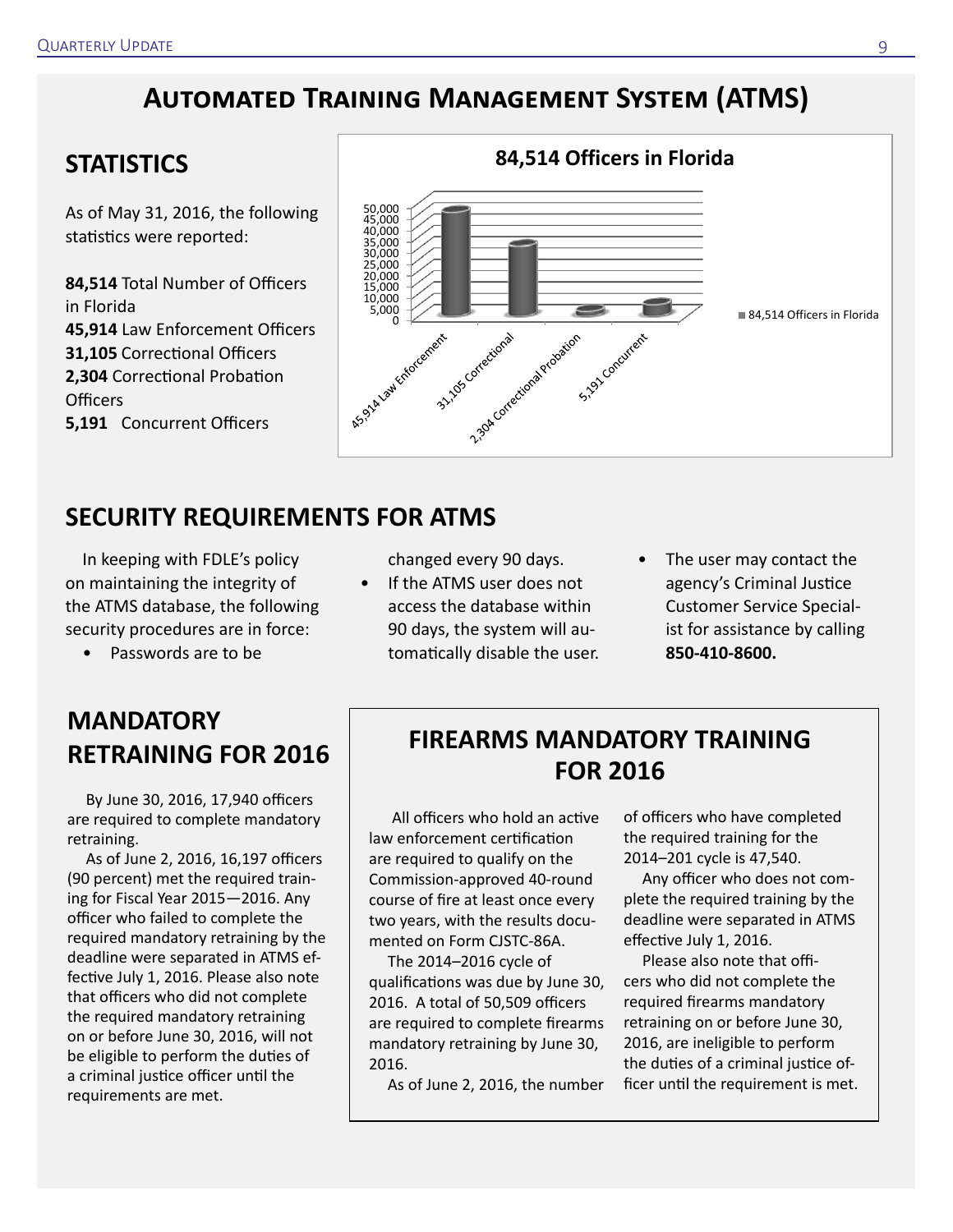### **STATE OFFICER CERTIFICATION EXAM**

At each quarterly meeting of the Criminal Justice Standards and Training Commission, results for the State Officer Certification Examination (SOCE) are reported as part of the informational agenda. The full report for the third quarter of FY 2015–16, January through March, 2016, is included in the May 2016, meeting book and can be viewed at the Commission's website:<http://www.fdle.state.fl.us/cms/CJSTC/Commission/CJSTC-Home.aspx>.

THE SOCE IS ADMINISTERED ON DEMAND VIA COMPUTER-BASED TESTS. THE FOLLOWING REPRESENTS THE OVERALL RESULTS FOR THE PERIOD.

| <b>STATE OFFICER CERTIFICATION EXAMINATION FOR</b><br><b>BASIC RECRUIT TRAINING PROGRAMS</b> | <b>NUMBER OF</b><br><b>APPLICANTS</b> | <b>PASSED</b> | % PASSED |
|----------------------------------------------------------------------------------------------|---------------------------------------|---------------|----------|
| <b>Florida Law Enforcement Academy BRTP</b>                                                  | 694                                   | 574           | 82%      |
| <b>Florida CMS Correctional BRTP</b>                                                         | 936                                   | 666           | 71%      |
| <b>Florida Correctional Probation BRTP</b>                                                   | 40                                    | 37            | 92%      |

| <b>STATE OFFICER CERTIFICATION EXAMINATION FOR</b><br><b>EQUIVALENCY-OF-TRAINING PROGRAMS</b> | <b>NUMBER OF</b><br><b>APPLICANTS</b> | <b>PASSED</b> | % PASSED |
|-----------------------------------------------------------------------------------------------|---------------------------------------|---------------|----------|
| <b>Florida Law Enforcement Academy</b>                                                        | 165                                   | 105           | 63%      |
| <b>Florida CMS Correctional</b>                                                               | 28                                    | 14            | 50%      |
| <b>Florida Correctional Probation</b>                                                         |                                       |               | N/A      |

During this time period, students from **Santa Fe College** achieved a 100 percent pass rate on the Law Enforcement SOCE on their first attempt.

Students from **Miami-Dade Public Safety Training Institute** achieved a 100 percent pass rate on the Corrections SOCE on their first attempt.

*\*Students scoring 100% on their first attempt of the SOCE from schools with less than 15 cases are not reported since statistics with so few cases are less reliable than those with a higher number of cases.*

If you have questions regarding the Officer Certification Examination process, please call (850) 410-8602.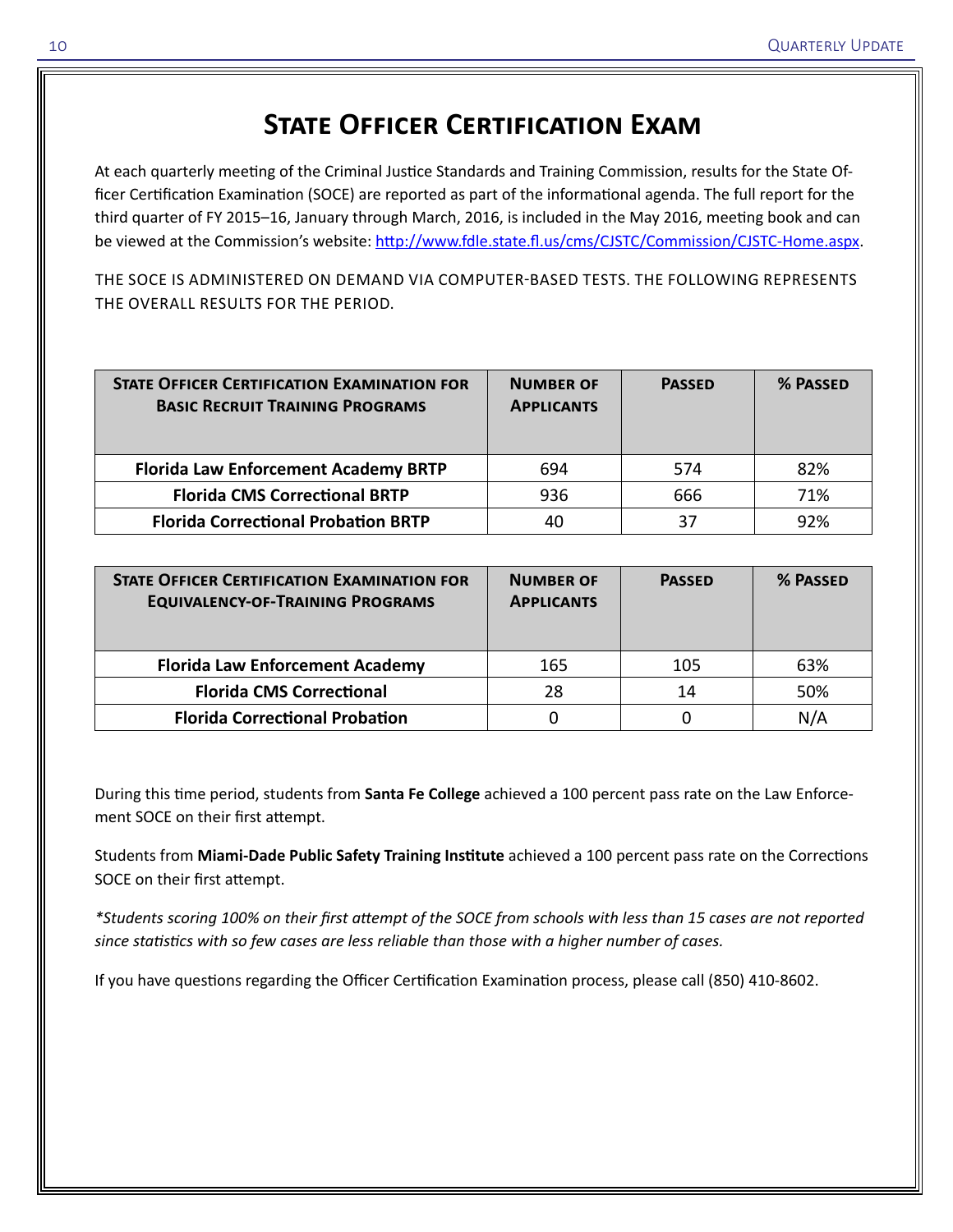### **Officer Discipline Quarterly Report July 2015 — June 2016**

### *Probable Cause Cases*

As of June 30, 2016, 438 probable cause cases have been presented during FY 2015 – 2016:

| $\bullet$ July – 0 cases    | • January $-62$ cases     |
|-----------------------------|---------------------------|
| $\bullet$ August – 69 cases | • February $-$ 0 cases    |
| • September - 45 cases      | • March $-65$ cases       |
| $\bullet$ October – 0 cases | $\bullet$ April – 0 cases |
| • November $-61$ cases      | • May $-50$ cases         |
| December $-40$ cases        | $\bullet$ June – 46 cases |

### *Active Open Cases*

As of March 31, 2016, 1327 cases are open in the following categories:

- Awaiting information: 809 cases (60.97%);
- Pending probable cause: 94 cases (7.08%);
- Pending final Commission action: 269 cases (20.27%);
- Pending formal hearing: 49 cases (3.69%);
- Probation/Suspension: 106 cases (7.99%).

Officer discipline cases added to the National Decertification Index for the period July 2015–June 2016:

**273 Revocations; and 138 Voluntary Relinquishments**.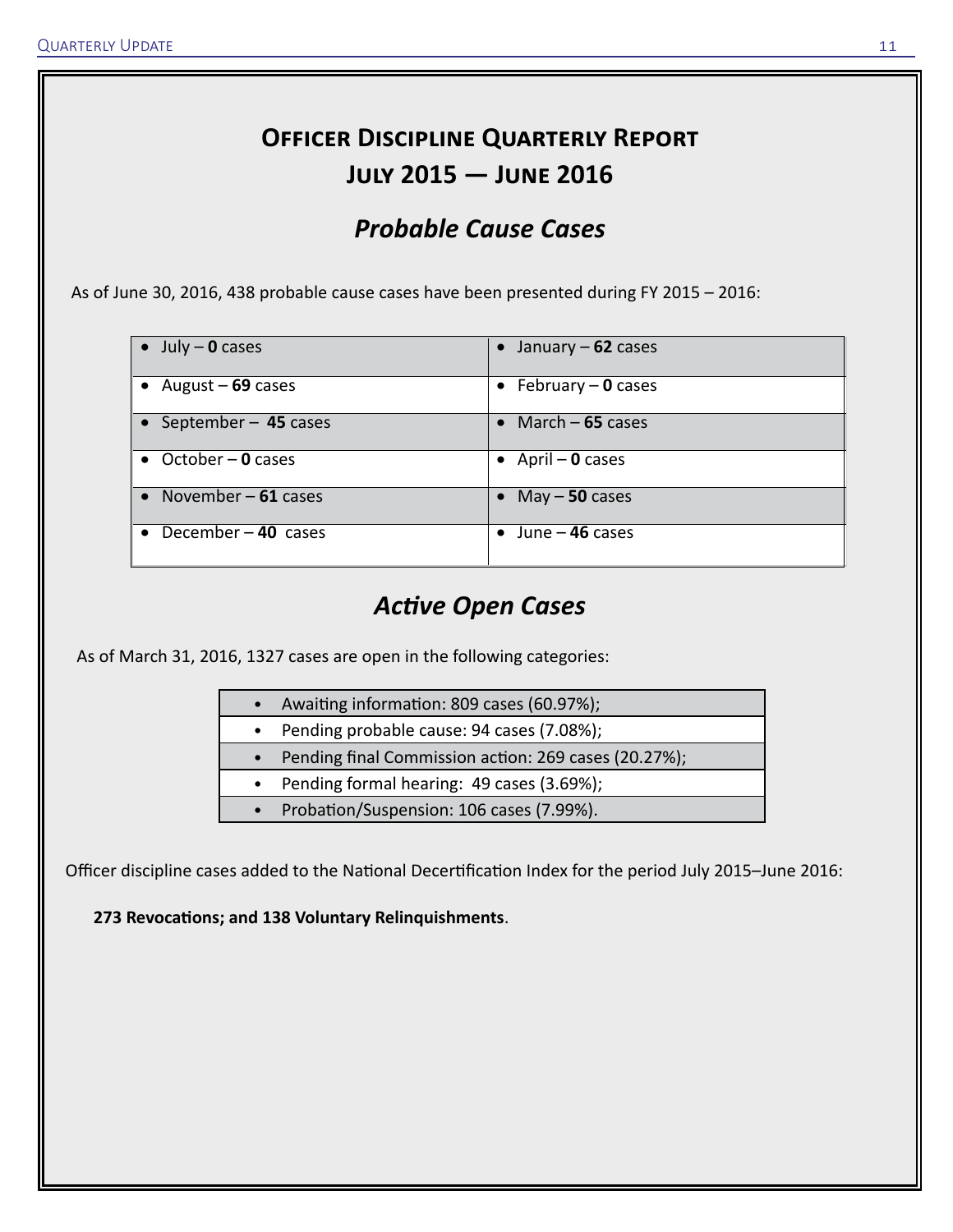## **CJST COMMISSION DISCIPLINARY CASE REPORT JULY 2015 — JUNE 2016**

#### **Cases Presented to CJST Commission**

| <b>CERTIFICATION TYPE</b> | <b>TOTAL NUMBER</b><br>OF OFFICERS<br><b>STATEWIDE</b> | <b>NUMBER OF CASES</b><br><b>TAKEN TO FULL</b><br><b>COMMISSION</b> | <b>NUMBER OF</b><br><b>DISCIPLINARY</b><br><b>CHARGES</b><br>(VIOLATIONS) | <b>NUMBER OF CASES</b><br><b>DISMISSED/NO CAUSED</b> | <b>NUMBER OF CASES</b><br><b>DISCIPLINED</b> | <b>PERCENT OF</b><br><b>STATEWIDE OFFICERS</b><br><b>DISCIPLINED</b> |
|---------------------------|--------------------------------------------------------|---------------------------------------------------------------------|---------------------------------------------------------------------------|------------------------------------------------------|----------------------------------------------|----------------------------------------------------------------------|
| Law Enforcement           | 45,870                                                 | 231                                                                 | 311                                                                       | 9                                                    | 222                                          | .263%                                                                |
| Correctional              | 31,150                                                 | 405                                                                 | 512                                                                       | 26                                                   | 379                                          | .448%                                                                |
| Correctional<br>Probation | 2,328                                                  | 5                                                                   | 5                                                                         | 0                                                    | 5                                            | .006%                                                                |
| Concurrent                | 5,176                                                  | 17                                                                  | 31                                                                        | $\overline{2}$                                       | 15                                           | .018%                                                                |
| <b>TOTAL</b>              | 84,524                                                 | 658                                                                 | 859                                                                       | 37                                                   | 621                                          | .735%                                                                |

### **Case Dispositions by the CJST Commission**

| <b>CERTIFICATION</b><br><b>TYPE</b> | <b>NO CAUSED</b><br><b>DISMISSED</b><br><b>WITHDREW</b><br><b>APPLICATION</b> | <b>LETTER OF</b><br><b>ACKNOWLEDGMENT</b> | <b>LETTER OF</b><br><b>GUIDANCE</b> | <b>PROBATION</b> | <b>SUSPENDED</b> | <b>REPRIMAND</b> | <b>DENIED</b>           | <b>VOLUNTARY</b><br>RELINQUISHED | <b>REVOKED</b> | <b>TOTAL</b> |
|-------------------------------------|-------------------------------------------------------------------------------|-------------------------------------------|-------------------------------------|------------------|------------------|------------------|-------------------------|----------------------------------|----------------|--------------|
| Law<br>Enforcement                  | 9                                                                             | 34                                        | 12                                  | 15               | 26               | 0                | $\bf{0}$                | 53                               | 82             | 231          |
| Correctional                        | 26                                                                            | 22                                        | 14                                  | 29               | 31               | 0                | 2                       | 83                               | 198            | 405          |
| Correctional<br>Probation           | 0                                                                             | 0                                         | 0                                   | 0                | 0                | $\Omega$         | 0                       | 4                                | 1              | 5            |
| Concurrent                          | 2                                                                             | 0                                         | 0                                   | 0                | 3                | 0                | 0                       | $\overline{2}$                   | $10\,$         | 17           |
| <b>TOTAL</b>                        | 37                                                                            | 56                                        | 26                                  | 44               | 60               | $\bf{0}$         | $\overline{\mathbf{2}}$ | 142                              | 291            | 658          |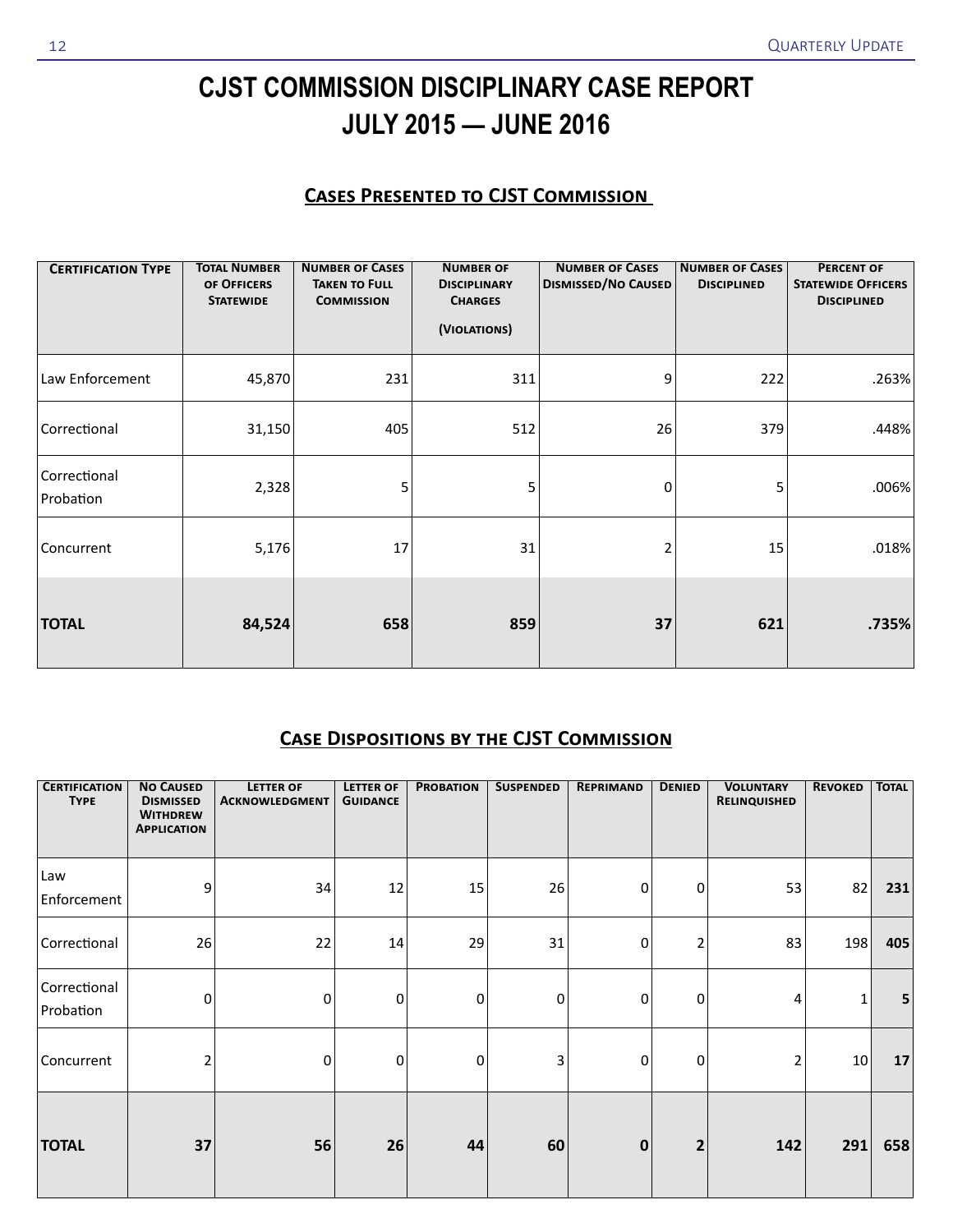### **CJST COMMISSION VIOLATIONS REPORT FROM JULY 2015 TO JUNE 2016**

#### **Most Frequent Violations Presented to the CJST Commission (All Violations)**

| <b>Law Enforcement</b><br><b>Number of Violations</b> | Correctional<br><b>Number of Violations</b> | <b>Correctional Probation/</b><br><b>Number of Violations</b> | Concurrent<br><b>Number of Violations</b> |
|-------------------------------------------------------|---------------------------------------------|---------------------------------------------------------------|-------------------------------------------|
| $38 - DUI$                                            | $73 - DUI$                                  | $3 -$ In Lieu of<br>Reimbursement                             | $5 -$ Larceny                             |
| 18 – False Statements                                 | 34 - Battery - Domestic Violence            | 1 – Unprofessional<br>Relationship                            | 2 – Sex Offense Against Child             |
| 18 – Misuse of Public Position                        | $30 -$ Larceny                              | 1 – Official Misconduct                                       | 2 – Procure for Prostitute                |
| 17 - Dangerous Drugs                                  | 28 - Excessive Force By Corr                |                                                               | 2 – Misuse of Public Position             |
| 14 – Battery – Domestic<br>Violence                   | 21 – Assault                                |                                                               | 2 - Amphetamine-Possess                   |
| $14$ – Larceny                                        | 21 - Unprofessional Relationship            |                                                               | $2 - DUI$                                 |
| 13 – Resisting Officer                                | 18 - Dangerous Drugs                        |                                                               | 2 – Assault                               |

#### **Most Frequent Violations Presented to the CJST Commission Resulting in REVOCATION or RELINQUISHMENT**

| <b>Law Enforcement</b><br><b>Number of Violations</b> | Correctional<br><b>Number of Violations</b> | <b>Correctional Probation</b><br><b>Number of Violations</b> | Concurrent<br><b>Number of Violations</b> |
|-------------------------------------------------------|---------------------------------------------|--------------------------------------------------------------|-------------------------------------------|
| 15 - Dangerous Drugs                                  | $34 - DUI$                                  | $3 - \ln$ Lieu of<br>Reimbursement                           | $5 -$ Larceny                             |
| $12 -$ Larceny                                        | $24 -$ Larceny                              | 1 - Unprofessional<br>Relationship                           | 2 – Sex Offense Against Child             |
| $10 -$ Fraud                                          | 21 - Unprofessional Relationship            | 1 – Official Misconduct                                      | $2 - DUI$                                 |
| 9 - Battery - Domestic Violence                       | 17 - Dangerous Drugs                        |                                                              |                                           |
| 8 - False Statements                                  | 15 - Smuggle Contraband into<br>Prison      |                                                              |                                           |
| 8 – Probation Violation                               | 14 – Marijuana Positive Drug Test           |                                                              |                                           |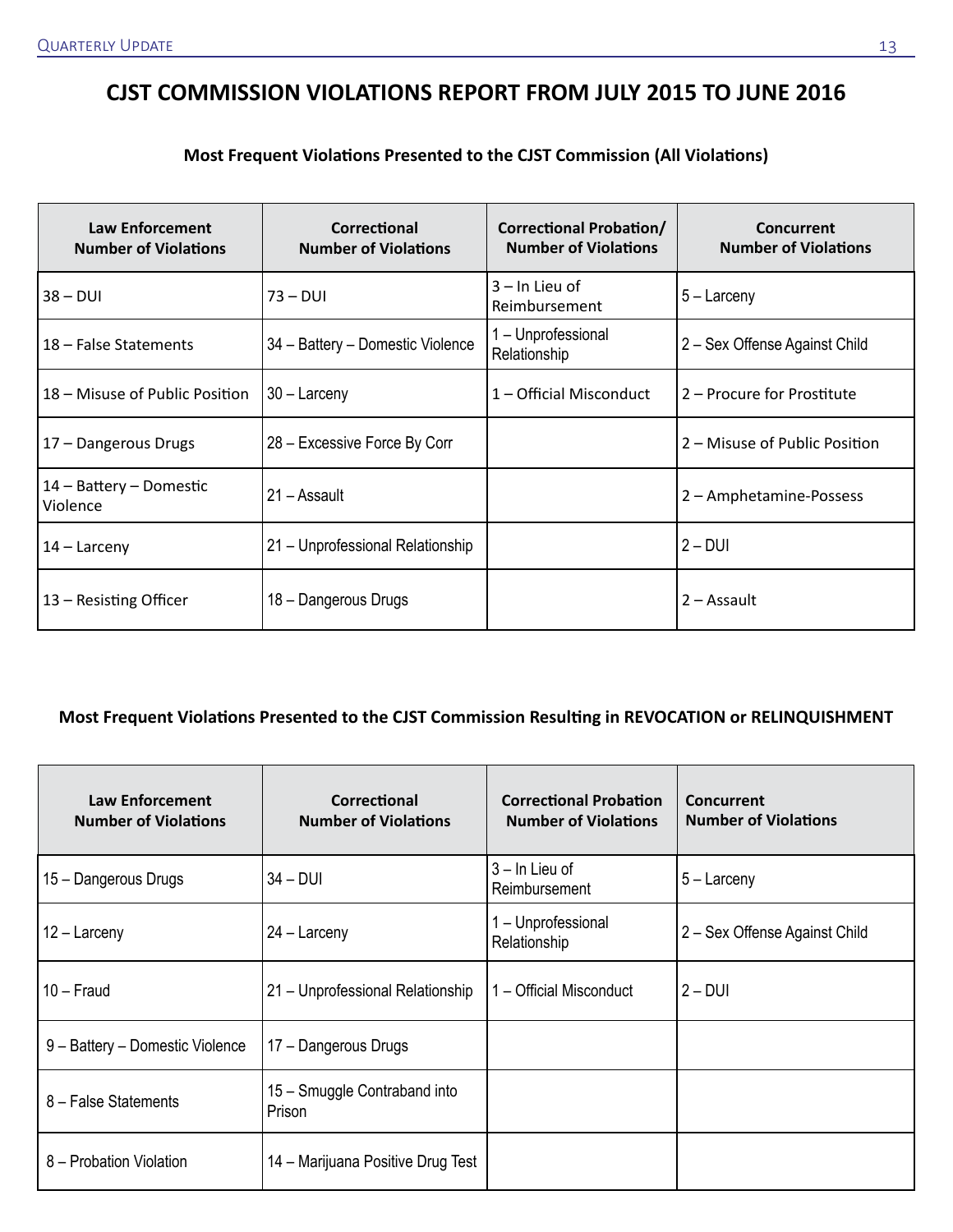### **RESPONDENTS WHO HAVE COMPLETED THEIR PROBATION OR SUSPENSION**

| <b>Respondent's Name</b> | <b>Case Number</b> | <b>Date Probation/Suspension Completed</b> |
|--------------------------|--------------------|--------------------------------------------|
| Bell, Jessica            | 36764              | June 26, 2016                              |
| Deffet, Peter G.         | 37082              | April 6, 2016                              |
| Frost, Lisa              | 36336              | June 29, 2016                              |
| Gallagher, Michelle      | 36624              | April 1, 2016                              |
| Garcia, Raphael          | 37097              | April 6, 2016                              |
| Gay, Donell              | 32623              | April 21, 2016                             |
| Guitierrez, Rafael       | 37299              | April 20, 2016                             |
| Hussain, Shazaam         | 37175              | June 8, 2016                               |
| Jackson, Steve           | 36249              | June 5, 2016                               |
| Lewis, Ricky S.          | 36551              | April 6, 2016                              |
| MacKenn, William K.      | 36710              | April 23, 2016                             |
| Mayweather, Tommie       | 31024              | June 20, 2016                              |
| McCuaig, Donald E.       | 33621              | April 8, 2016                              |
| McDew, Brian O.          | 36630              | May 23, 2016                               |
| McVay, James S.          | 32962              | April 13, 2016                             |
| Nelson, Celeste          | 36037              | May 23, 2016                               |
| Orebaugh James,          | 32665              | June 8, 2016                               |
| Perez, Amaury            | 37285              | April 17, 2016                             |
| Pollock, Leon            | 36351              | April 6, 2016                              |
| Potter, Gregory          | 37018              | April 21, 2016                             |
| Ritter, Daniel           | 36485              | June 8, 2016                               |
| Ryan, Jason              | 37146              | April 6, 2016                              |
| Samaroo, Lochan          | 35873              | June 10, 2016                              |
| West, Jason              | 32876              | May 4, 2016                                |
| Wolfe, Daniel            | 35970              | April 6, 2016                              |

### **DISCIPLINARY PROCEEDINGS Jupiter, Florida May 5, 2016**

| <b>RESPONDENT</b>              | <b>EMPLOYING</b><br><b>AGENCY</b> | <b>MISCONDUCT/GUIDELINE</b><br><b>PENALTY</b>                                                                                                                        | <b>REQUESTED DISPOSITION</b> |
|--------------------------------|-----------------------------------|----------------------------------------------------------------------------------------------------------------------------------------------------------------------|------------------------------|
| ARTHUR, NATHAN C.              | $DC - Region 1$                   | Acceptance of Unauthorized<br>Compensation ; (On or between<br>1-1-2013 & 12-15-2014); (Proba-<br>tion to Suspension)                                                | <b>REVOCATION</b>            |
| BAGGETT, MICHAEL L.            | St. Cloud Police De-<br>partment  | Battery – Domestic Violence (Slight<br>to Moderate Injury); (3-27-2014);<br>(Prospective Suspension to Revo-<br>cation)                                              | <b>REVOCATION</b>            |
| BAKER, HAYWOOD<br><b>CLYDE</b> | $DC - Region 1$                   | Possession of Not More than 20<br>Grams of Cannabis; Use or Pos-<br>session of Drug Paraphernalia;<br>(5-9-2015; 5-9-2015); (Revocation;<br>Probation to Suspension) | REVOCATION                   |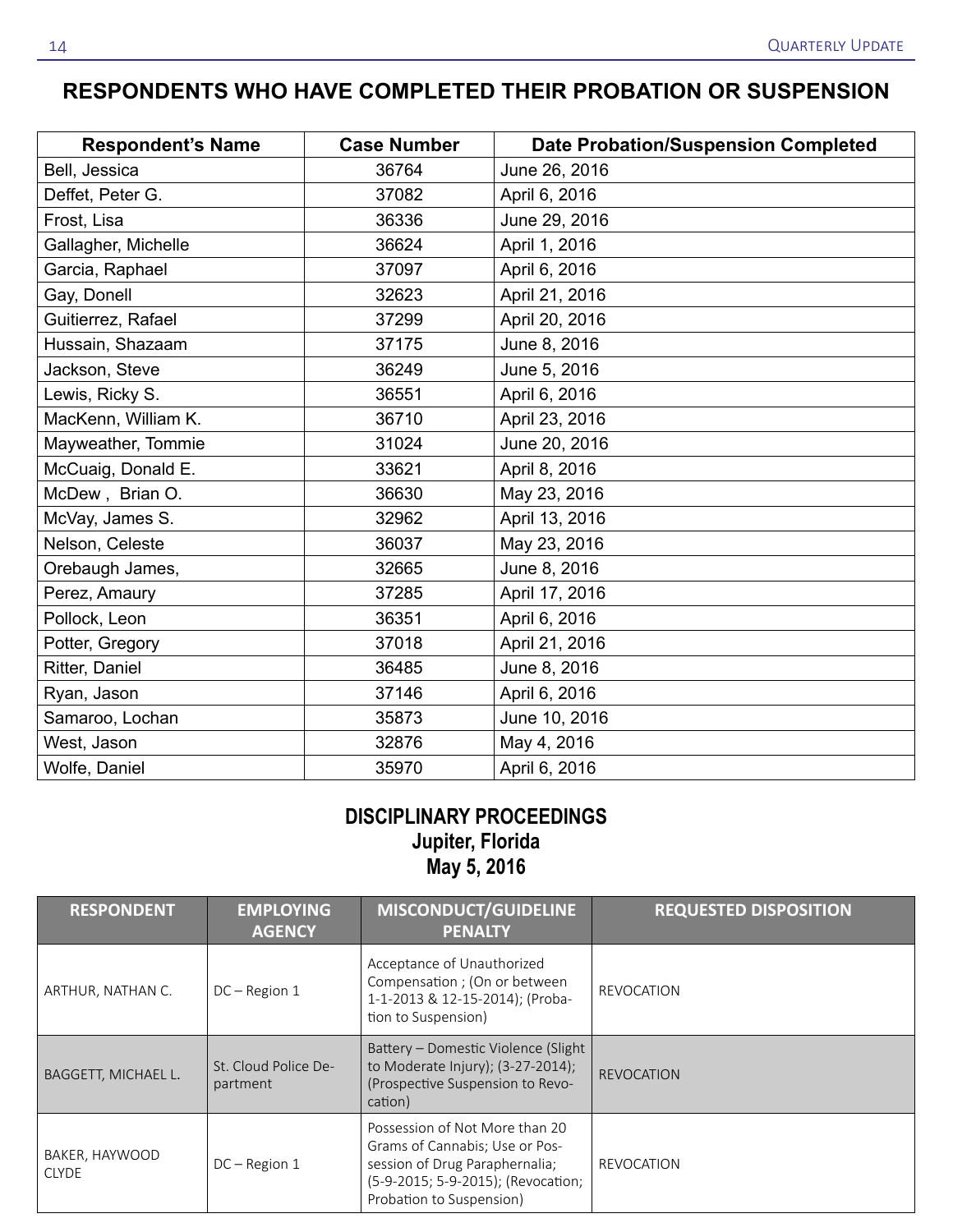| BANKS, JOHN J.           | Not employed at the<br>time of misconduct. | Aggravated Battery - Deadly<br>Weapon (2 counts); Criminal Mis-<br>chief Less Than \$1000; (1-1-2014<br>(2 counts); 1-1-2014); (Prospec-<br>tive Suspension to Revocation (2<br>counts); Probation to Suspension)                                                                                                | DISMISS the Administrative Complaint against the<br>Respondent                                                                                                                                                                 |
|--------------------------|--------------------------------------------|------------------------------------------------------------------------------------------------------------------------------------------------------------------------------------------------------------------------------------------------------------------------------------------------------------------|--------------------------------------------------------------------------------------------------------------------------------------------------------------------------------------------------------------------------------|
| BARBA, RONALD B.         | Orange County Sher-<br>iff's Office        | Pled Nolo Contendere to Pos-<br>session of Child Pornography (3<br>counts); (9-22-2015 (3 counts));<br>(Revocation (3 counts))                                                                                                                                                                                   | <b>REVOCATION</b>                                                                                                                                                                                                              |
| BASORA, OSCAR            | Fort Myers Police<br>Department            | Sex on Duty (27 counts); (On or<br>between 7-10-2014 & 4-25-2015<br>(27 counts)); (Suspension to Revo-<br>cation (27 counts))                                                                                                                                                                                    | Accept VOLUNTARY RELINQUISHMENT                                                                                                                                                                                                |
| BEAMAN, JOE H., JR.      | Not employed at the<br>time of misconduct. | Pled No Contest to Sexual Battery<br>on Child Under 12 by Person 18 or<br>Older (3 counts); Pled No Contest<br>to Lewd Or Lascivious Molesta-<br>tion- Offender 18 Or Older Victim<br>Under 12 (3 counts); (08-19-15<br>(3 counts); 08-19-15 (3 counts));<br>(Revocation (3 counts); Revocation<br>$(3$ counts)) | <b>REVOCATION</b>                                                                                                                                                                                                              |
| BELVIN, REGINALD L.      | Manatee County Sher-<br>iff's Office       | Any Overt, Conspicuous, or Public<br>Act of a Sexual or Simulated<br>Sexual Nature which is Likely to be<br>Observed by Others; (4-4-2015);<br>(Suspension to Revocation)                                                                                                                                        | <b>REVOCATION</b>                                                                                                                                                                                                              |
| BENJAMIN, DAVID W., JR.  | Broward County Sher-<br>iff's Office       | Pled Guilty Conspiracy to Obstruct,<br>Delay and Affect Interstate Com-<br>merce by Extortion, and Violate<br>Civil Rights; (7-21-2014); (Revoca-<br>tion)                                                                                                                                                       | Accept VOLUNTARY RELINQUISHMENT                                                                                                                                                                                                |
| <b>BLUE, MICHAEL L.</b>  | $DC - Region 2$                            | Kidnapping; Battery - Domestic<br>Violence (Slight to Moderate<br>Physical Injury); (2-18-2014; 2-18-<br>2014); (Suspension to Revocation;<br>Prospective Suspension to Revoca-<br>tion)                                                                                                                         | DISMISS the Administrative Complaint against the<br>Respondent                                                                                                                                                                 |
| <b>BROOKS, WILLIAM</b>   | Marion County Sher-<br>iff's Office        | Introduction of Contraband at<br>County Detention Facility; (On or<br>Between 10-1-2014 & 10-27-2014)                                                                                                                                                                                                            | <b>REVOCATION</b>                                                                                                                                                                                                              |
| BROWN, TAKIESHA R.       | DC-Region 1                                | Unprofessional Relationship with<br>Inmate (Romantic Association);<br>(On or between 4-24-2014 & 12-<br>29-2014); (Revocation)                                                                                                                                                                                   | <b>REVOCATION</b>                                                                                                                                                                                                              |
| BRUNELLE, DOUGLAS P.     | $DC - Region 3$                            | Driving Under the Influence; (7-2-<br>2011); (Probation with Substance<br>Abuse Counseling)                                                                                                                                                                                                                      | 6 month PROBATION commencing upon the en-<br>try of the Final Order; provide staff with proof of<br>successful completion of Commission-approved<br>substance abuse counseling prior to the end of<br>the probationary period. |
| <b>BURKE, JAMIE LYNN</b> | DC-Region 1                                | Positive Drug Test - Morphine; (8-<br>5-2014); (Revocation)                                                                                                                                                                                                                                                      | <b>REVOCATION</b>                                                                                                                                                                                                              |
| CELESTIN, RUTHY          | DC-Region 3                                | Failure to Provide Proof of High<br>School Diploma or Equivalent; (1-<br>$14 - 2015$                                                                                                                                                                                                                             | DISMISS the Letter of Denial                                                                                                                                                                                                   |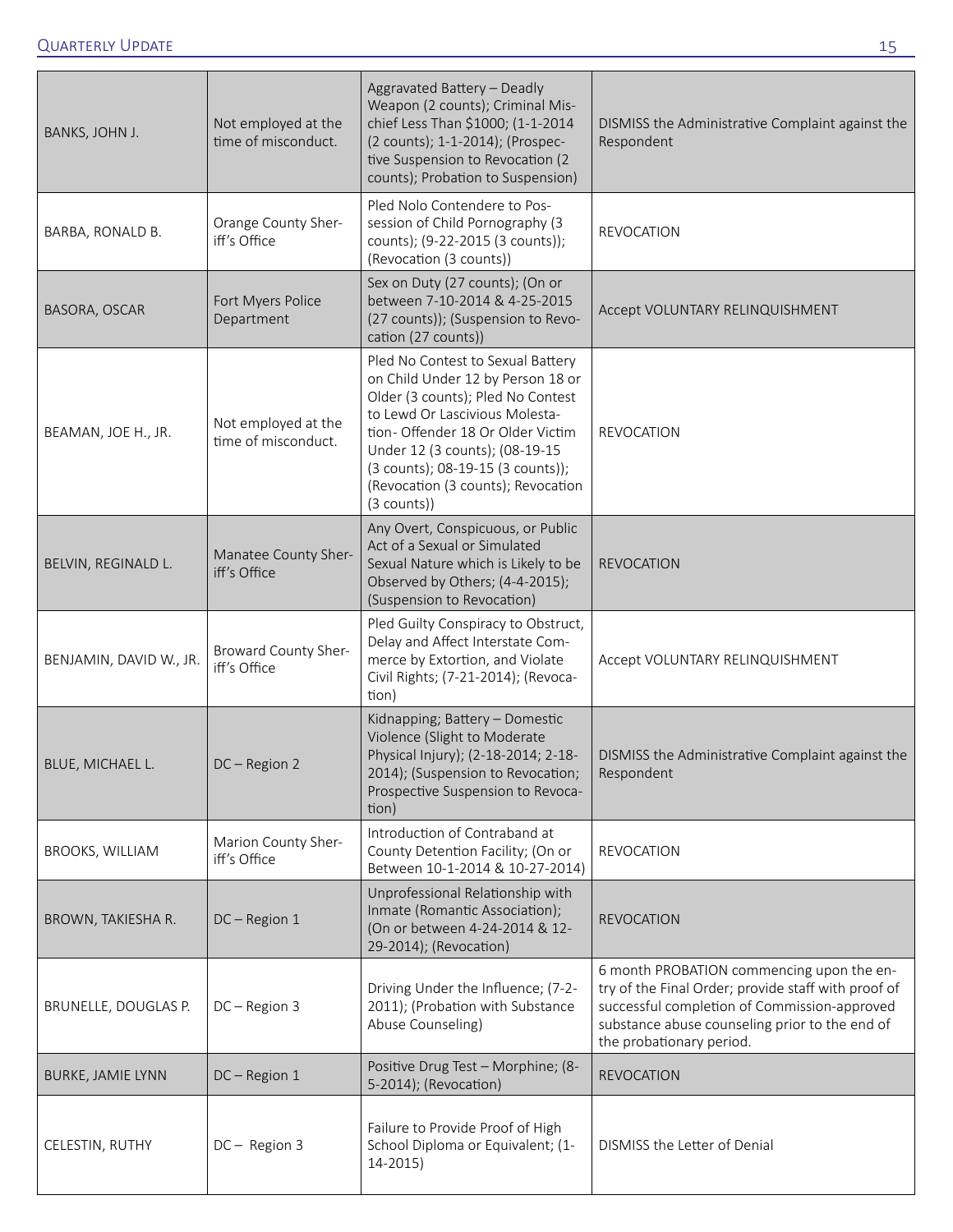| CHAMBERS, KIRK A.       | Not employed at the<br>time of misconduct.                        | Pled Guilty to Conspiring to Affect<br>Commerce by Extortion Under<br>Color of Law; (5-20-2015); (Revo-<br>cation)                                                                                                                                                                                                                     | <b>REVOCATION</b>                    |
|-------------------------|-------------------------------------------------------------------|----------------------------------------------------------------------------------------------------------------------------------------------------------------------------------------------------------------------------------------------------------------------------------------------------------------------------------------|--------------------------------------|
| CLAMPITT II, JEROME W.  | Not employed at the<br>time of misconduct.                        | Driving Under the Influence; (2-27-<br>2015); (Probation with Substance<br>Abuse Counseling)                                                                                                                                                                                                                                           | <b>REVOCATION</b>                    |
| CLARDY, RONALD          | Not employed at the<br>time of misconduct.                        | Driving Under the Influence; (2-27-<br>2015); (Probation with Substance<br>Abuse Counseling)                                                                                                                                                                                                                                           | <b>REVOCATION</b>                    |
| CLARK, CHARLES E.       | Not employed at the<br>time of misconduct.                        | Battery; (9-15-2014); (Suspension)                                                                                                                                                                                                                                                                                                     | DISMISS the Administrative Complaint |
| CLARK, JEFFREY A.       | Not employed at the<br>time of misconduct.                        | Pled Nolo Contendere to Posses-<br>sion with Intent to Promote Sexual<br>Performance by Child; (11-18-<br>2002); (Revocation)                                                                                                                                                                                                          | <b>REVOCATION</b>                    |
| COLES, STEVEN M.        | Lee County Sheriff's<br>Office                                    | Misuse of Official Position -<br>D.A.V.I.D.; (5-12-2011); (Suspen-<br>sion)                                                                                                                                                                                                                                                            | Accept VOLUNTARY RELINQUISHMENT      |
| CORNETT, MARK S.        | Office Of The Attorney<br>General, Medicaid<br>Fraud Control Unit | Battery - Domestic Violence (Slight<br>to Moderate Physical Injury); (7-6-<br>2013); (Prospective Suspension to<br>Revocation)                                                                                                                                                                                                         | DISMISS the Administrative Complaint |
| COTE III, ROBERT W.     | DC-Region 2                                                       | Pled Guilty to Unlawful Com-<br>pensation; Pled Guilty to Money<br>Laundering; Pled Guilty to Intro-<br>duction of Contraband at State<br>Correctional Institution (2 counts);<br>(8-10-2015; 8-10-2015; 8-10-2015<br>(2 counts); (Revocation; Revoca-<br>tion; Revocation (2 counts)                                                  | <b>REVOCATION</b>                    |
| COVINGTON, EDWARD<br>Α. | Not employed at the<br>time of misconduct.                        | Pled Guilty to First Degree Pre-<br>meditated Murder (3 counts); Pled<br>Guilty to Abuse of a Dead Human<br>Body (3 counts); Pled Guilty to<br>Cruelty to Animals; (10-24-2014 -<br>3 counts; 10-24-2014 - 3 counts;<br>10-24-2014); (Revocation $-3$<br>counts; Revocation - 3 counts;<br>Revocation)                                 | <b>REVOCATION</b>                    |
| CREECH, BOBBY R.        | Lake Alfred Police<br>Department                                  | Pled Guilty to Domestic Battery;<br>False Imprisonment; Pled Guilty to<br>Harassing a Witness, Informant;<br>Lewd & Lascivious Molestation<br>Victim Less than 12; (9-26-2013;<br>2-28-2012; 9-26-2013; On or<br>between 4-18-1997 & 4-17-2004);<br>Suspension; Suspension to Revoca-<br>tion; Probation to Suspension;<br>Revocation) | Accept VOLUNTARY RELINQUISHMENT      |
| CROSS, ASHLEY M.        | Desoto County Sher-<br>iff's Office                               | Pled Nolo Contendere to Perjury<br>- Not in Official Proceeding; Pled<br>Nolo Contendere to Perjury -In An<br>Official Proceeding; (9-15-2015;<br>9-15-2015); (Revocation; Revoca-<br>tion)                                                                                                                                            | <b>REVOCATION</b>                    |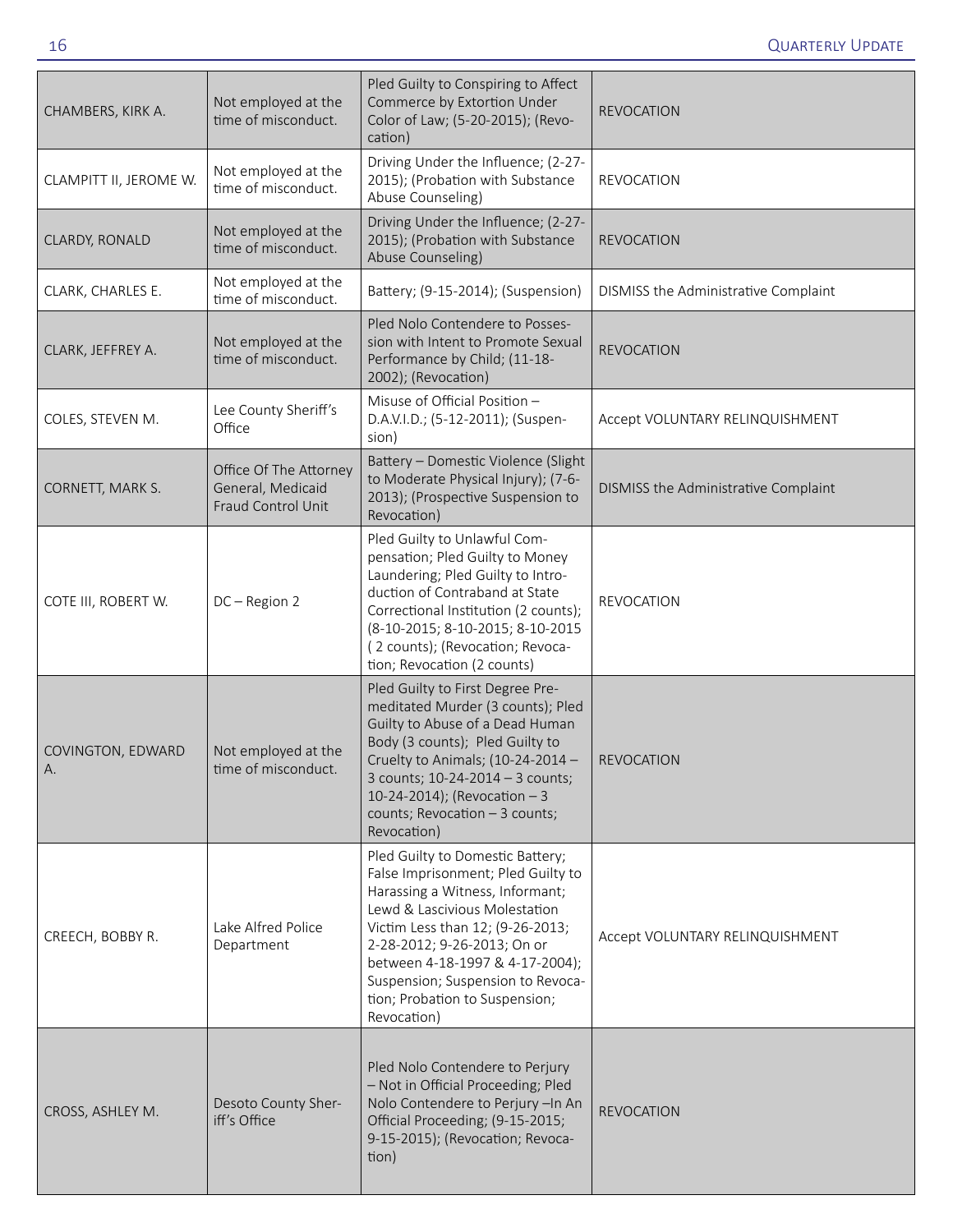| CRUMBLEY, MELISSA K.     | DC-Region 2                                        | Possession of Contraband at State<br>Correctional Institution; (7-18-<br>2014); (Suspension to Revocation)                                                                                                                                                                            | <b>REVOCATION</b>                                                                                                                                                                                                                          |
|--------------------------|----------------------------------------------------|---------------------------------------------------------------------------------------------------------------------------------------------------------------------------------------------------------------------------------------------------------------------------------------|--------------------------------------------------------------------------------------------------------------------------------------------------------------------------------------------------------------------------------------------|
| DANIELS, LAURALIE        | Not employed at the<br>time of misconduct.         | Pled Nolo Contendere to Posses-<br>sion of 3, 4 Methylenedioxyneth-<br>ylamphetamine; (5-21-2015);<br>(Revocation)                                                                                                                                                                    | <b>REVOCATION</b>                                                                                                                                                                                                                          |
| DAY, CHEYENNE D.         | Not employed at the<br>time of misconduct.         | Driving Under the Influence with<br>Property Damage; (11-18-2014);<br>(Probation with Substance Abuse<br>Counseling)                                                                                                                                                                  | <b>REVOCATION</b>                                                                                                                                                                                                                          |
| DRIVER, STACY M.         | Not employed at the<br>time of misconduct.         | Battery; (3-6-2015); (Suspension)                                                                                                                                                                                                                                                     | <b>REVOCATION</b>                                                                                                                                                                                                                          |
| DURHAM, MARCELLAS,<br>Jr | DC-Region 3                                        | Pled Guilty to Sexual Misconduct<br>by a Corrections Officer; (6-25-<br>2015); (Revocation)                                                                                                                                                                                           | <b>REVOCATION</b>                                                                                                                                                                                                                          |
| EDUARD, FLEURANT         | Not employed at the<br>time of misconduct.         | Driving Under the Influence; (4-30-<br>2014); (Probation with Substance<br><b>Abuse Counseling</b>                                                                                                                                                                                    | 6 month PROBATION beginning 15 days following<br>the filing of the Final Order; provide staff with<br>proof of successful completion of Commission-<br>approved substance abuse counseling prior to<br>the end of the probationary period. |
| EISENBERG, MATHEW E.     | Broward County Sher-<br>iff's Office               | Conspiracy to Commit: Sale,<br>Manufacture, Deliver or Possess<br>with Intent; (On or between 1-1-<br>2009 & 2-28-2014)                                                                                                                                                               | <b>REVOCATION</b>                                                                                                                                                                                                                          |
| ESFORD, MICHAEL J.       | Not employed at the<br>time of misconduct.         | Pled Nolo Contendere to Pos-<br>session of Cocaine; (8/10/2015);<br>(Revocation)                                                                                                                                                                                                      | <b>REVOCATION</b>                                                                                                                                                                                                                          |
| FERRO, ANTONIO<br>MANUEL | Not employed at the<br>time of misconduct.         | Pled Guilty to Sale or Delivery of a<br>Controlled Substance (2 counts);<br>Pled Guilty to Possession of a<br>Controlled Substance (2 counts);<br>(8-7-2015 (2 counts); 8-7-2015 (2<br>counts)); (Revocation (2 counts);<br>Revocation (2 counts))                                    | <b>REVOCATION</b>                                                                                                                                                                                                                          |
| FERRO, ANTONIO<br>MANUEL | Not employed at the<br>time of misconduct.         | Pled Guilty to Dispensing Medica-<br>tion without a License (Hydro-<br>morphone); Pled Guilty to Sale or<br>Delivery of a Controlled Substance;<br>Pled Guilty to Possession of a<br>Controlled Substance; (8-7-2015;<br>8-7-2015; 8-7-2015); (Revocation;<br>Revocation; Revocation) | <b>REVOCATION</b>                                                                                                                                                                                                                          |
| FORNEY, MARGARET L.      | DC-Region 2                                        | Malicious Battery; Malicious Bat-<br>tery; Malicious Battery; (2-13-<br>2013; On or Between 10-2012 &<br>11-2012; 2-26-2013); (Probation to<br>Suspension; Probation to Suspen-<br>sion; Probation to Suspension)                                                                     | <b>REJECTED</b>                                                                                                                                                                                                                            |
| FOXALL, ZACHARY J.       | <b>Blackwater River Cor-</b><br>rectional Facility | Introduction of Contraband at<br>State Correctional Institution-<br>Synthetic Cannabinoids (K2 Spice);<br>(1-9-2015); (Revocation)                                                                                                                                                    | <b>REVOCATION</b>                                                                                                                                                                                                                          |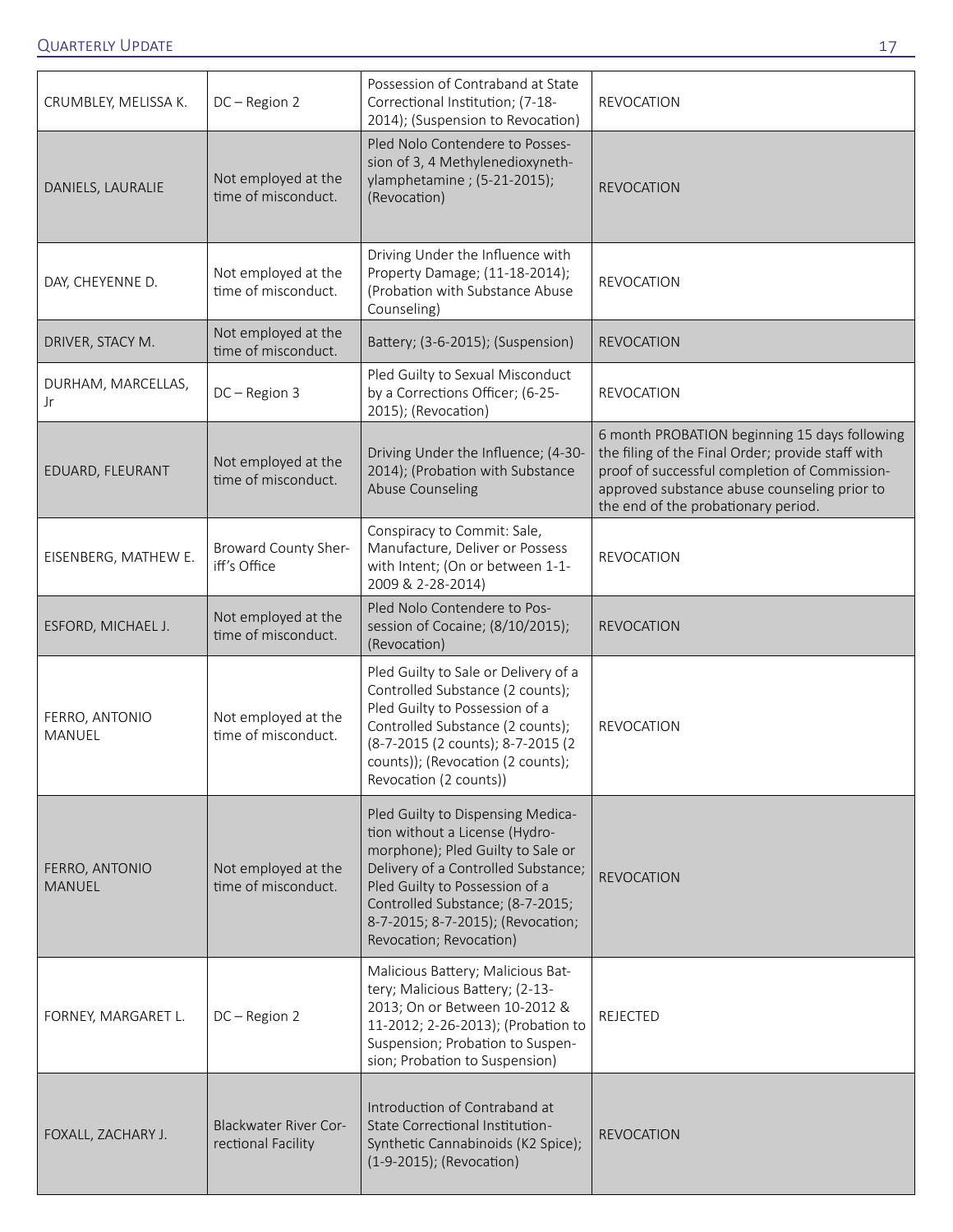| GILHULY, SEAN M.      | Orlando Police De-<br>partment             | Driving Under the Influence; Crimi-<br>nal Mischief Less Than \$1000; (1-<br>19-2014; 1-19-2014); (Probation<br>with Substance Abuse Counseling;<br>Probation to Suspension)                                                                            | 30 day prospective SUSPENSION beginning 15<br>days following the Final Order; 1 Year PROBA-<br>TION to begin at the conclusion of the suspen-<br>sion period; provide staff with proof of successful<br>completion of Commission-approved substance<br>abuse counseling prior to the end of the proba-<br>tionary period.               |
|-----------------------|--------------------------------------------|---------------------------------------------------------------------------------------------------------------------------------------------------------------------------------------------------------------------------------------------------------|-----------------------------------------------------------------------------------------------------------------------------------------------------------------------------------------------------------------------------------------------------------------------------------------------------------------------------------------|
| GRANT, JEFFREY A.     | Hillsborough County<br>Sheriff's Office    | Battery - Domestic Violence (Slight<br>to Moderate Physical Injury); As-<br>sault - Domestic; (8-2-2014; 8-2-<br>2014); (Suspension to Revocation;<br>Suspension)                                                                                       | <b>REVOCATION</b>                                                                                                                                                                                                                                                                                                                       |
| GRIGGS, BRAD          | Panama City Airport<br>Police Department   | Pled Nolo Contendere to Felony<br>Battery; (9-1-2015); (Revocation)                                                                                                                                                                                     | <b>REVOCATION</b>                                                                                                                                                                                                                                                                                                                       |
| GROGAN, THOMAS M.     | Not employed at the<br>time of misconduct. | Driving Under the Influence with<br>Property Damage; (6-11-2014);<br>(Prospective Suspension to Revo-<br>cation)                                                                                                                                        | Accept VOLUNTARY RELINQUISHMENT                                                                                                                                                                                                                                                                                                         |
| GUERRIER, FRANTZ      | St. Lucie County Sher-<br>iff's Office     | Driving under the Influence; (1-19-<br>2015); ( Probation with Substance<br>Abuse Counseling)                                                                                                                                                           | 10 day prospective SUSPENSION beginning 15<br>days following filing of the Final Order; 6 month<br>PROBATION to begin at the conclusion of the<br>suspension period; completion of Commission-<br>approved substance abuse counseling to be<br>completed prior to the end of the probationary<br>period.                                |
| HENNESSEY, MICHAEL J. | Broward County Sher-<br>iff's Office       | Criminal Mischief; Positive Drug<br>Test (Cocaine); (6-11-2013;<br>7/25/2013) Probation to Suspen-<br>sion; Prospective Suspension to<br>Revocation                                                                                                     | <b>REVOCATION</b>                                                                                                                                                                                                                                                                                                                       |
| ISOM, BRIAN P.        | DC-Region 1                                | Resisting an Officer Without<br>Violence; Trespass in an Occupied<br>Structure or Conveyance; Carrying<br>a Concealed Weapon; (10-9-2014;<br>10-9-2014; 10-9-2014); (Probation<br>to Suspension; Probation to Sus-<br>pension; Probation to Suspension) | 60 day prospective SUSPENSION beginning 15<br>days following filing of the Final Order; 1 year<br>PROBATION to begin at the conclusion of the<br>suspension period; provide staff with proof of<br>successful completion of Commission-approved<br>anger management counseling prior to the con-<br>clusion of the probationary period. |
| JEAN-MARY, NEHEMIE    | Not employed at the<br>time of misconduct. | Aggravated Assault with Deadly<br>Weapon; (5-31-2015); (Prospective<br>Suspension to Revocation)                                                                                                                                                        | <b>REVOCATION</b>                                                                                                                                                                                                                                                                                                                       |
| JOHNSON, JOSHUA D.    | DC - Region 2                              | Driving under the Influence (Sec-<br>ond Offense); (1-6-2012); (Pro-<br>spective Suspension to Revocation)                                                                                                                                              | <b>REVOCATION</b>                                                                                                                                                                                                                                                                                                                       |
| JOHNSON, JOSHUA M.    | Not employed at the<br>time of misconduct. | Battery- Domestic Violence (Slight<br>to Moderate Physical Injury); (10-<br>13-2013); (Prospective Suspension<br>to Revocation)                                                                                                                         | <b>REVOCATION</b>                                                                                                                                                                                                                                                                                                                       |
| JOHNSON, TANESHA      | Not employed at the<br>time of misconduct. | Unemployment Compensation<br>Fraud; (On or between 1-12-2009<br>& 9-15-2010); (Suspension to<br>Revocation)                                                                                                                                             | <b>REVOCATION</b>                                                                                                                                                                                                                                                                                                                       |
| JONES, LATASHA N.     | Not employed at the<br>time of misconduct. | Violation of Commission-Ordered<br>Probation; (7-21-2015); (Repri-<br>mand to Revocation)                                                                                                                                                               | <b>REVOCATION</b>                                                                                                                                                                                                                                                                                                                       |
| KEEN, SHAWN R.        | Not employed at the<br>time of misconduct. | Grand Theft; (On or between 12-1-<br>2013 & 4-1-2014)                                                                                                                                                                                                   | <b>REVOCATION</b>                                                                                                                                                                                                                                                                                                                       |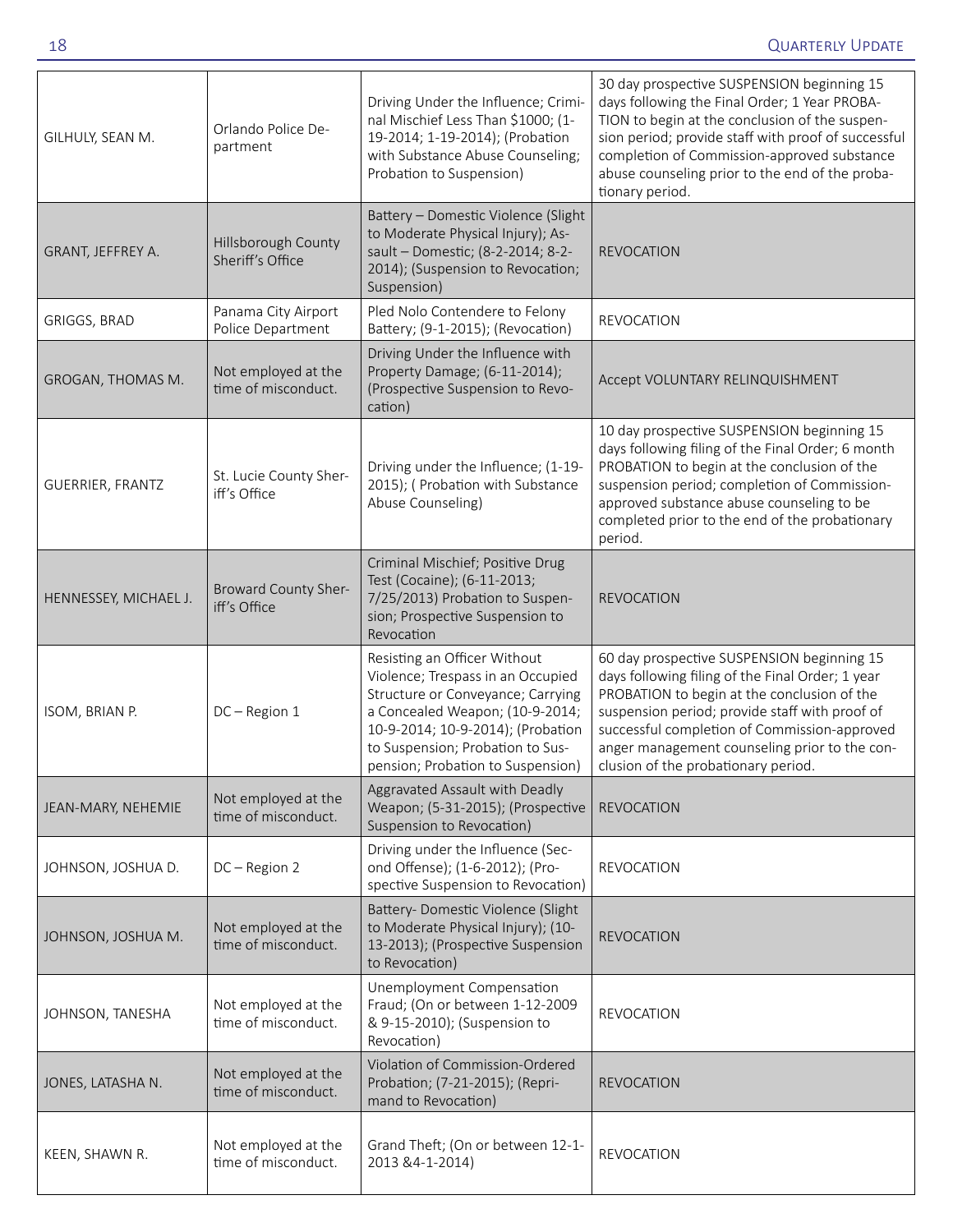| KOMONDOREAS, JUSTIN<br>А.         | Not employed at the<br>time of misconduct.                  | Violation of Commission-Ordered<br>Probation; (8-4-2015); (Reprimand<br>to Revocation)                                                                                                                                              | <b>REVOCATION</b>                                                                                                                                                                                                                                                                                                                                     |
|-----------------------------------|-------------------------------------------------------------|-------------------------------------------------------------------------------------------------------------------------------------------------------------------------------------------------------------------------------------|-------------------------------------------------------------------------------------------------------------------------------------------------------------------------------------------------------------------------------------------------------------------------------------------------------------------------------------------------------|
| LAWSON, CHARLES A.                | State Attorney's Of-<br>fice, Twentieth Judicial<br>Circuit | Pled Nolo Contendere to Leav-<br>ing the Scene of a Crash Involving<br>Death                                                                                                                                                        | Accept VOLUNTARY RELINQUISHMENT                                                                                                                                                                                                                                                                                                                       |
| LAWSON, DOUGLAS P.                | Not employed at the<br>time of misconduct.                  | Driving Under the Influence; (11-<br>16-2014); (Probation with Sub-<br>stance Abuse counseling)                                                                                                                                     | 10 day prospective SUSPENSION beginning 15<br>days following the filing of the Final Order; 1 year<br>PROBATION to begin at the conclusion of the<br>suspension period; provide staff with proof of<br>successful completion of a Commission-approved<br>substance abuse counseling prior to the end of<br>the probationary period.                   |
| LEE, MISTY D.                     | DC - Region 2                                               | Driving Under the Influence; Crimi-<br>nal Mischief Less Than \$1000; (4-<br>10-2015; 4-10-2015); (Probation<br>with Substance Abuse Counseling;<br>Probation to Suspension)                                                        | 30 day prospective SUSPENSION beginning 15<br>days following the filing of the Final Order; 1 year<br>PROBATION to begin at the conclusion of the<br>suspension period; provide staff with proof of<br>successful completion of a Commission-approved<br>substance abuse counseling and ethics course<br>prior to the end of the probationary period. |
| LINDSEY, CHARLOTTE M.             | Not employed at the<br>time of misconduct.                  | Violation of Commission-Ordered<br>Probation; (7-16-2015); (Repri-<br>mand to Revocation)                                                                                                                                           | Accept VOLUNTARY RELINQUISHMENT                                                                                                                                                                                                                                                                                                                       |
| LITTLE, MICHAEL                   | Naples Police Depart-<br>ment                               | Found Guilty of Driving Under<br>the Influence; Found Guilty of<br>Resisting Officer without Violence;<br>(5-9-2014; 5-9-2014); (Probation<br>with Substance Abuse Counseling;<br>Probation to Suspension)                          | <b>REVOCATION</b>                                                                                                                                                                                                                                                                                                                                     |
| LONG, CHARLES MI-<br><b>CHAEL</b> | DC-Region 1                                                 | Battery - Domestic Violence; (2-<br>23-2015); (Suspension)                                                                                                                                                                          | <b>REVOCATION</b>                                                                                                                                                                                                                                                                                                                                     |
| MASSEY, SPENCE D.                 | Not employed at the<br>time of misconduct.                  | Found Guilty of Petit Theft (2<br>Counts); Found Guilty of Trespass-<br>ing In a Conveyance (2 Counts);<br>(5-8-2015; 5-8-2015); (Prospec-<br>tive suspension to revocation (2<br>Counts); probation to suspension<br>$(2$ Counts)) | <b>REVOCATION</b>                                                                                                                                                                                                                                                                                                                                     |
| MILIAN, DARLENE                   | Miami-Dade County<br>Public Schools Police<br>Department    | Official Misconduct; (Between 10-<br>26-2013 & 3-31-2014); (Revoca-<br>tion)                                                                                                                                                        | <b>REVOCATION</b>                                                                                                                                                                                                                                                                                                                                     |
| MILLER, ROBERT L.                 | DC-Region 1                                                 | Pled Guilty to Conspiracy to Com-<br>mit Civil Rights Violation; Substan-<br>tive Civil Rights Violation with<br>Bodily Injury; (10-21-2015; 10-21-<br>2015); (Revocation; Revocation)                                              | <b>REVOCATION</b>                                                                                                                                                                                                                                                                                                                                     |
| MILLS, DUANE L.                   | South Bay Correction-<br>al Facility                        | Positive Drug Test - Marijuana; (7-<br>23-2014); (Prospective suspension<br>to revocation)                                                                                                                                          | <b>REVOCATION</b>                                                                                                                                                                                                                                                                                                                                     |
| MOSLEY, AUGUSTUS K.               | Wakulla County Sher-<br>iff's Office                        | Pled Guilty to Possession of<br>Marijuana (Less than 20 Grams);<br>Positive Drug Test (Marijuana);<br>(8-3-2015; 7-6-2015); (Revocation;<br>prospective suspension to revoca-<br>tion                                               | Accept VOLUNTARY RELINQUISHMENT                                                                                                                                                                                                                                                                                                                       |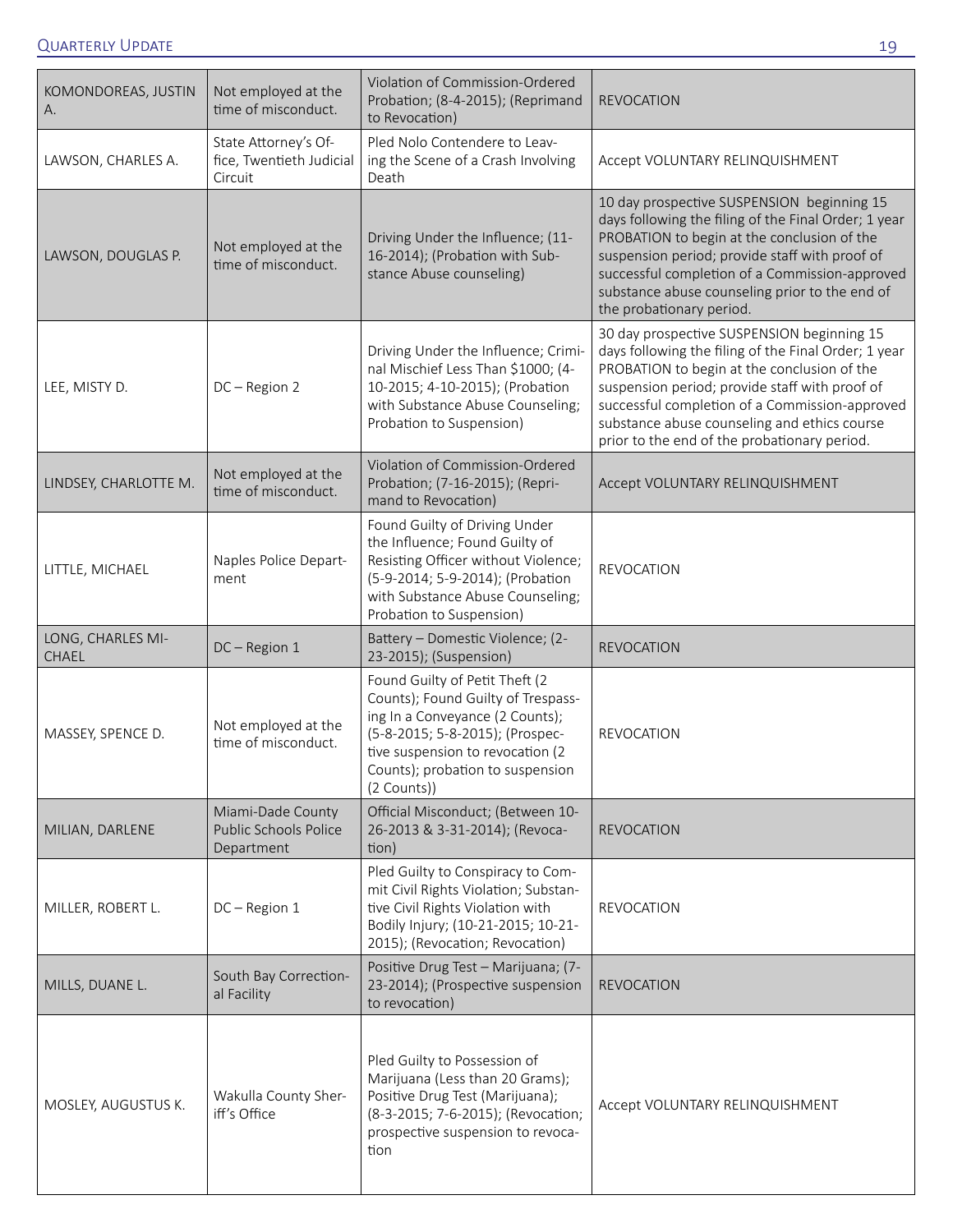| MOZERT, SCOTT                     | Not employed at the<br>time of misconduct. | Pled Guilty to Driving Under the<br>Influence; (6-11-2015); (Probation<br>with substance abuse counseling)                                                                                                                          | 6 month PROBATION beginning 15 days following<br>the filing of the Final Order; successful comple-<br>tion of Commission-approved substance abuse<br>counseling to be completed prior to the end of<br>the probationary period.                                                                                                |
|-----------------------------------|--------------------------------------------|-------------------------------------------------------------------------------------------------------------------------------------------------------------------------------------------------------------------------------------|--------------------------------------------------------------------------------------------------------------------------------------------------------------------------------------------------------------------------------------------------------------------------------------------------------------------------------|
| MUDGE, DAVID K.                   | Bay County Sheriff's<br>Office             | Pled Guilty to Child Molestation;<br>(7-16-2015); (Revocation)                                                                                                                                                                      | <b>REVOCATION</b>                                                                                                                                                                                                                                                                                                              |
| MYERS, JAMALE R.                  | DC - Region 3                              | Positive Drug Test - Marijuana; (4-<br>2-2015); (Prospective suspension<br>to revocation)                                                                                                                                           | Accept VOLUNTARY RELINQUISHMENT                                                                                                                                                                                                                                                                                                |
| NEWELL, ROBERT W.                 | Not employed at the<br>time of misconduct. | Violation of Commission-ordered<br>Probation; (4-20-2015); (Repri-<br>mand to Revocation)                                                                                                                                           | DISMISS the Administrative Complaint against the<br>Respondent.                                                                                                                                                                                                                                                                |
| NORRIS, HOLLY F.                  | Not employed at the<br>time of misconduct. | Boating under the Influence; (5-<br>30-2015); (Probation with Sub-<br>stance Counseling)                                                                                                                                            | <b>REVOCATION</b>                                                                                                                                                                                                                                                                                                              |
| OTERO, RAMON                      | Not employed at the<br>time of misconduct. | Violation of Injunction for Do-<br>mestic Violence; Found Guilty of<br>Violation of Injunction for Protec-<br>tion Against Domestic Violence;<br>(5-5-2014; 11-20-2014); (Proba-<br>tion to Suspension; Probation to<br>Suspension) | <b>REVOCATION</b>                                                                                                                                                                                                                                                                                                              |
| PALMER, JOHN M.                   | DC-Region 2                                | Driving Under the Influence with<br>Property Damage (2 Counts); (Pro-<br>spective Suspension to Revoca-<br>tion); (2-1-2015)                                                                                                        | <b>REVOCATION</b>                                                                                                                                                                                                                                                                                                              |
| PEREZ, EDDY O.                    | DC-Region 3                                | Battery - Domestic Violence; (7-<br>13-2014); (Suspension)                                                                                                                                                                          | <b>REVOCATION</b>                                                                                                                                                                                                                                                                                                              |
| PERKINS, ANTONIO                  | Not employed at the<br>time of misconduct. | Failure to Redeliver Leased Proper-<br>ty \$300 or More; (On or Between<br>2-8-2013 & 12-12-2014); (Suspen-<br>sion to Revocation)                                                                                                  | 6 month prospective SUSPENSION beginning 15<br>days following the filing of the Final Order; 1 year<br>PROBATION to begin at the conclusion of the<br>suspension period; provide staff with proof of<br>successful completion of Commission-approved<br>ethics training course prior to the end of the<br>probationary period. |
| POOLE, JEFF A.                    | Broward County Sher-<br>iff's Office       | Pled Guilty to Conspiracy to Violate<br>Civil Rights; (7-24-2014); (Revoca-<br>tion)                                                                                                                                                | <b>REVOCATION</b>                                                                                                                                                                                                                                                                                                              |
| QUINTANILLA, ANDRES               | Miami Springs Police<br>Department         | Pled Guilty to Attempting to Affect<br>Commerce by Extortion Under<br>Color of Law; (7-14-2015); (Revo-<br>cation)                                                                                                                  | <b>REVOCATION</b>                                                                                                                                                                                                                                                                                                              |
| QUINTANILLA, MARKITA<br>D.        | Not employed at the<br>time of misconduct. | Violation of Commission Ordered<br>Probation; (11-9-2015); (Repri-<br>mand to Revocation)                                                                                                                                           | <b>REVOCATION</b>                                                                                                                                                                                                                                                                                                              |
| RANDALL, REMY<br><b>RAMSUCHIT</b> | Orlando Police De-<br>partment             | Grand Theft; (On or between 4-5-<br>2011 & 9-4-2013); (Revocation)                                                                                                                                                                  | <b>REVOCATION</b>                                                                                                                                                                                                                                                                                                              |
| RAREY, ADAM J.                    | Not employed at the<br>time of misconduct. | Violation of Commission-Ordered<br>Probation; (8-4-2015); (Written<br>Reprimand to Revocation)                                                                                                                                      | <b>REVOCATION</b>                                                                                                                                                                                                                                                                                                              |
| REEVES, DUSTIN                    | Not employed at the<br>time of misconduct. | Pled Guilty to Possession of a<br>Controlled Substance; Pled Guilty<br>to Manufacturing a Controlled<br>Substance; (6-8-2015; 6-8-2015);<br>(Revocation; Revocation)                                                                | <b>REVOCATION</b>                                                                                                                                                                                                                                                                                                              |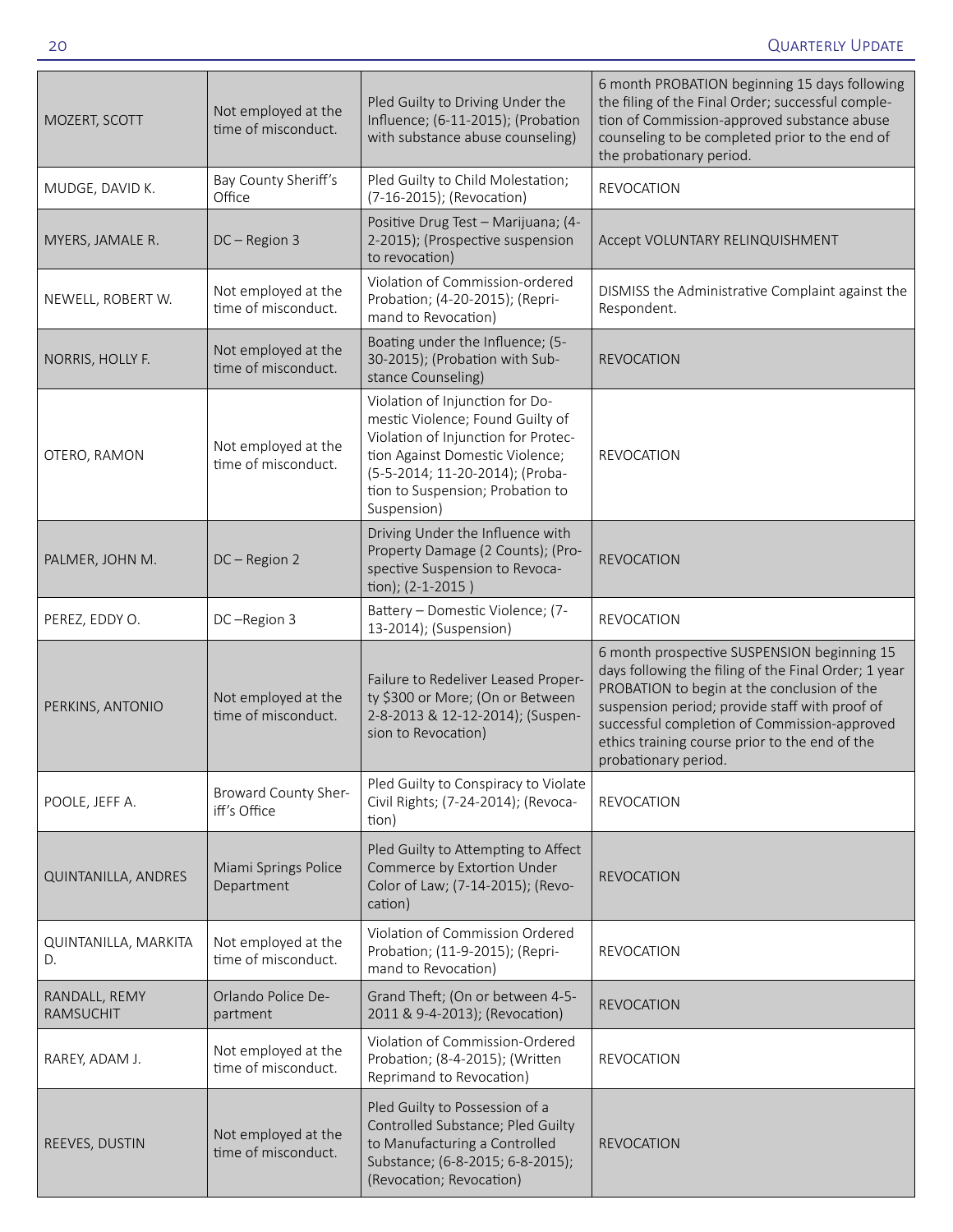| RICE, WILLIAM C.    | Polk County Sheriff's<br>Office                               | Unprofessional Relationship with<br>an Inmate - Romantic Association;<br>(On or between 9-5-2014 & 10-25-<br>2014); (Revocation)                                                                                | Accept VOLUNTARY RELINQUISHMENT                                                                                                                                                                                                                                                                                                    |
|---------------------|---------------------------------------------------------------|-----------------------------------------------------------------------------------------------------------------------------------------------------------------------------------------------------------------|------------------------------------------------------------------------------------------------------------------------------------------------------------------------------------------------------------------------------------------------------------------------------------------------------------------------------------|
| RILEY, CHRIS        | Jacksonville Sheriff's<br>Office                              | Driving Under the Influence; Driv-<br>ing Under the Influence with Prop-<br>erty Damage; (3-7-2014; 12-19-<br>2014); Probation with Substance<br>Abuse Counseling; Probation with<br>Substance Abuse Counseling | 30 day prospective SUSPENSION beginning 15<br>days following the filing of the Final Order; 6<br>month PROBATION to begin at the conclusion of<br>the suspension period; provide staff with proof of<br>successful completion of Commission-approved<br>substance abuse counseling prior to the end of<br>the probationary period. |
| RILEY, DALTON E.    | DC-Region 1                                                   | Pled Guilty to Conspiracy to Com-<br>mit Civil Rights Violation; Pled<br>Guilty to Substantive Civil Rights<br>Violation with Bodily Injury; (11-<br>10-2015; 11-10-2015); (Revoca-<br>tion; Revocation)        | <b>REVOCATION</b>                                                                                                                                                                                                                                                                                                                  |
| RILEY, WILLIAM K.   | Orange County Sher-<br>iff's Office                           | Positive Drug Test - Cocaine; (9-<br>23-2011); (Prospective Suspension<br>to Revocation)                                                                                                                        | Accept VOLUNTARY RELINQUISHMENT                                                                                                                                                                                                                                                                                                    |
| ROBINSON, JOHNNY C. | Orange County Cor-<br>rections Department                     | Positive Drug Test - Cocaine; (4-<br>22-2015); (Revocation)                                                                                                                                                     | <b>REVOCATION</b>                                                                                                                                                                                                                                                                                                                  |
| ROESEL, THOMAS W.   | $DC - Region 3$                                               | Knowing, Willful, Refusal to Make<br>or Prevention of Another from<br>Making a Use of Force Report;<br>(2-24-2015); (Probation to Suspen-<br>sion)                                                              | <b>REVOCATION</b>                                                                                                                                                                                                                                                                                                                  |
| ROGERS, DAVID B.    | Pensacola Police De-<br>partment                              | Aggravated Assault with a Deadly<br>Weapon; Improper Exhibition of<br>a Firearm; (1-7-2015; 1-7-2015);<br>(Prospective Suspension to Revo-<br>cation; Probation with Training)                                  | <b>REVOCATION</b>                                                                                                                                                                                                                                                                                                                  |
| ROGERS, JAMES H.    | DC-Region 2                                                   | Driving Under the Influence - Sec-<br>ond Offense; (3-23-2013); (Pro-<br>spective Suspension to Revocation)                                                                                                     | DENIED RESPONDENT MOTION TO VACATE/SET<br><b>ASIDE FINAL ORDER</b>                                                                                                                                                                                                                                                                 |
| ROMAN, JUAN C.      | Not employed at the<br>time of misconduct.                    | Pled Guilty to Receipt of Child<br>Pornography; Pled Guilty to Pos-<br>session of Child Pornography (2<br>counts); (7-2-2015; 7-2-2015 {2<br>Counts}); (Revocation; Revocation)                                 | <b>REVOCATION</b>                                                                                                                                                                                                                                                                                                                  |
| ROSA, LISA M.       | Not employed at the<br>time of misconduct.                    | Pled Guilty to Use or Posses Drug<br>Paraphernalia;<br>(5-26-2015); (Probation to Suspen-<br>sion)                                                                                                              | <b>REVOCATION</b>                                                                                                                                                                                                                                                                                                                  |
| ROSSI, ORMOND       | DC - Region 4                                                 | Pled No Contest to Possess with<br>Intent to Sell, Deliver, Manufacture<br>Controlled Substance: (1-27-2015);<br>(Revocation)                                                                                   | <b>REVOCATION</b>                                                                                                                                                                                                                                                                                                                  |
| RUANO, RICARDO      | Not employed at the<br>time of misconduct.                    | Grand Theft; (5-25-2015); (Revoca-<br>tion)                                                                                                                                                                     | <b>REVOCATION</b>                                                                                                                                                                                                                                                                                                                  |
| RUIZ, CARLOS L.     | Florida Department<br>of Highway Safety and<br>Motor Vehicles | Pled Guilty to Attempt to Possess a<br>Controlled Substance; (9-16-2014);<br>(Revocation)                                                                                                                       | <b>REVOCATION</b>                                                                                                                                                                                                                                                                                                                  |
| RUSS, AMBER L.      | Not employed at the<br>time of misconduct.                    | Driving Under the Influence; (7-31-<br>2015); (Probation with Substance<br>Abuse Counseling)                                                                                                                    | <b>REVOCATION</b>                                                                                                                                                                                                                                                                                                                  |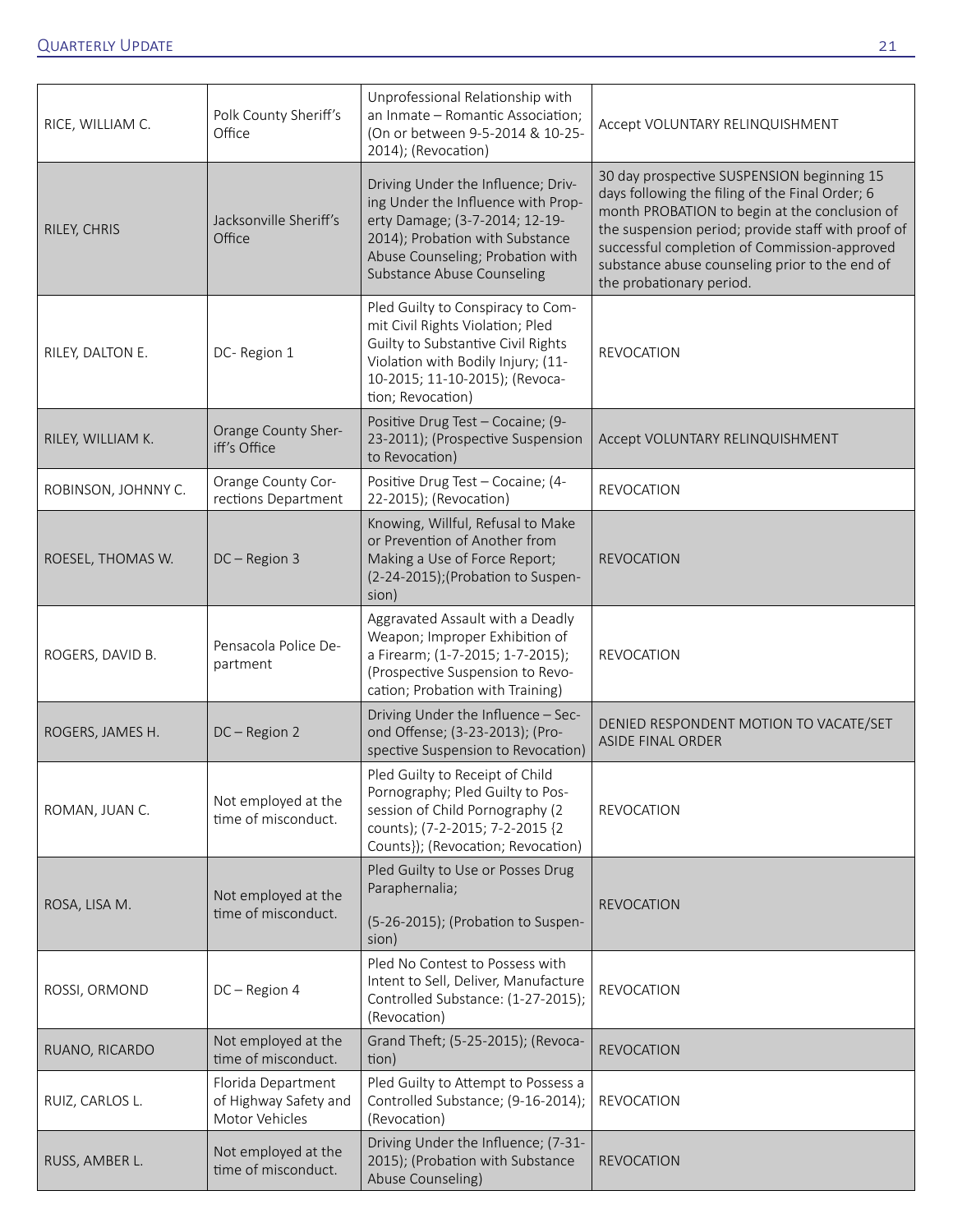| SANG, NICOLE           | Not employed at the<br>time of misconduct. | Criminal Mischief Less Than<br>\$1000; (9-20-2014); (Probation to<br>Suspension)                                                                                                                                                                        | <b>REVOCATION</b>                                                                                                                                                                                                                                                                                                                       |
|------------------------|--------------------------------------------|---------------------------------------------------------------------------------------------------------------------------------------------------------------------------------------------------------------------------------------------------------|-----------------------------------------------------------------------------------------------------------------------------------------------------------------------------------------------------------------------------------------------------------------------------------------------------------------------------------------|
| SANTOS, KELVIN R.      | DC-Region 3                                | Child Abuse; (4-27-2014); (Pro-<br>spective Suspension to Revocation)                                                                                                                                                                                   | <b>REVOCATION</b>                                                                                                                                                                                                                                                                                                                       |
| SHIFFLETT, ERIC L.     | Not employed at the<br>time of misconduct. | Pled Guilty to Dealing in Stolen<br>Property (2 counts); Pled Guilty to<br>Giving False Verification of Owner-<br>ship to Pawn Broker (2 counts);<br>(4-1-2015; 4-1-2015; 4-1-2015;<br>4-1-2015); (Revocation; Revoca-<br>tion; Revocation; Revocation) | <b>REVOCATION</b>                                                                                                                                                                                                                                                                                                                       |
| SIM, MITCHELL          | Hernando County<br>Sheriff's Office        | Purchase of a Controlled Sub-<br>stance - Oxycodone; (4-28-2015);<br>(Revocation)                                                                                                                                                                       | <b>REVOCATION</b>                                                                                                                                                                                                                                                                                                                       |
| SINGLETON, SHAWN A.    | DC-Region 1                                | Pled Nolo Contendere to Grand<br>Theft (More than \$300, but Less<br>than \$5000); (8-14-2015); (Revo-<br>cation)                                                                                                                                       | <b>REVOCATION</b>                                                                                                                                                                                                                                                                                                                       |
| SISK, JUSTIN W.        | Not employed at the<br>time of misconduct. | Pled Nolo Contendere to Grand<br>Theft (More than \$300, Less than<br>\$5k); (9-2-2015); (Revocation)                                                                                                                                                   | <b>REVOCATION</b>                                                                                                                                                                                                                                                                                                                       |
| SMALLEY, ROBERT J., II | DC-Region 3                                | Battery; (7-15-2014); (Suspension)                                                                                                                                                                                                                      | <b>REJECTED</b>                                                                                                                                                                                                                                                                                                                         |
| SNYDER, DANIEL T.      | DC-Region 3                                | Positive Drug Test - Amphet-<br>amines; (12-9-2014); (Prospective<br>Suspension to Revocation)                                                                                                                                                          | <b>REVOCATION</b>                                                                                                                                                                                                                                                                                                                       |
| SOTO, JENNIFER         | Fort Myers Police<br>Department            | Misuse of Official Position; (1-20-<br>2014); (Probation to Suspension)                                                                                                                                                                                 | 10 day prospective SUSPENSION beginning 15<br>days following the filing of the final order, 6<br>month PROBATION to begin at the conclusion<br>of the suspension period; provided staff with<br>proof of successful completion of Commission-<br>approved ethics training course prior to the<br>conclusion of the probationary period. |
| SPANN, TYNEISHA S.     | DC - Region 3                              | Battery - Domestic Violence (Slight<br>to Moderate Physical Injury); (2-<br>13-2015); (Prospective Suspension<br>to Revocation)                                                                                                                         | 30 day prospective SUSPENSION beginning 15<br>days following the filing of the Final Order; 1 year<br>PROBATION to begin at the conclusion of the<br>suspension period; provide staff with proof of<br>successful completion of Commission-approved<br>anger management counseling prior to the end<br>of the probationary period.      |
| SPELL, JOSEPH W.       | Not employed at the<br>time of misconduct. | Pled Nolo Contendere to Larceny<br>- Grand Theft (Theft is \$300 or<br>More, but Less than \$5000); (6-25-<br>2015); (Revocation)                                                                                                                       | <b>REVOCATION</b>                                                                                                                                                                                                                                                                                                                       |
| TEJEDOR, ROOSEVELT M.  | $DC - Region 3$                            | Pled Guilty to Introduction of<br>Unlawful Article into Prison (2<br>Counts); (11-20-2015 (2 Counts));<br>(Revocation)                                                                                                                                  | Accept VOLUNTARY RELINQUISHMENT                                                                                                                                                                                                                                                                                                         |
| TIDWELL, ADDISON R.    | $DC - Region 1$                            | Possession of Not More than 20<br>Grams of Cannabis; (4-17-2015);<br>(Revocation)                                                                                                                                                                       | <b>REVOCATION</b>                                                                                                                                                                                                                                                                                                                       |
| TRIPOLI, VINCENZO P.   | Midway Police Depart-<br>ment              | Pled Guilty to Resisting an Of-<br>ficer with Violence; (7-14-2015);<br>(Revocation)                                                                                                                                                                    | <b>REVOCATION</b>                                                                                                                                                                                                                                                                                                                       |
| TURNER, TOYOTA         | South Bay Correction-<br>al Facility       | Pled Nolo Contendere to Child<br>Abuse; (7-1-2015); (Revocation)                                                                                                                                                                                        | <b>REVOCATION</b>                                                                                                                                                                                                                                                                                                                       |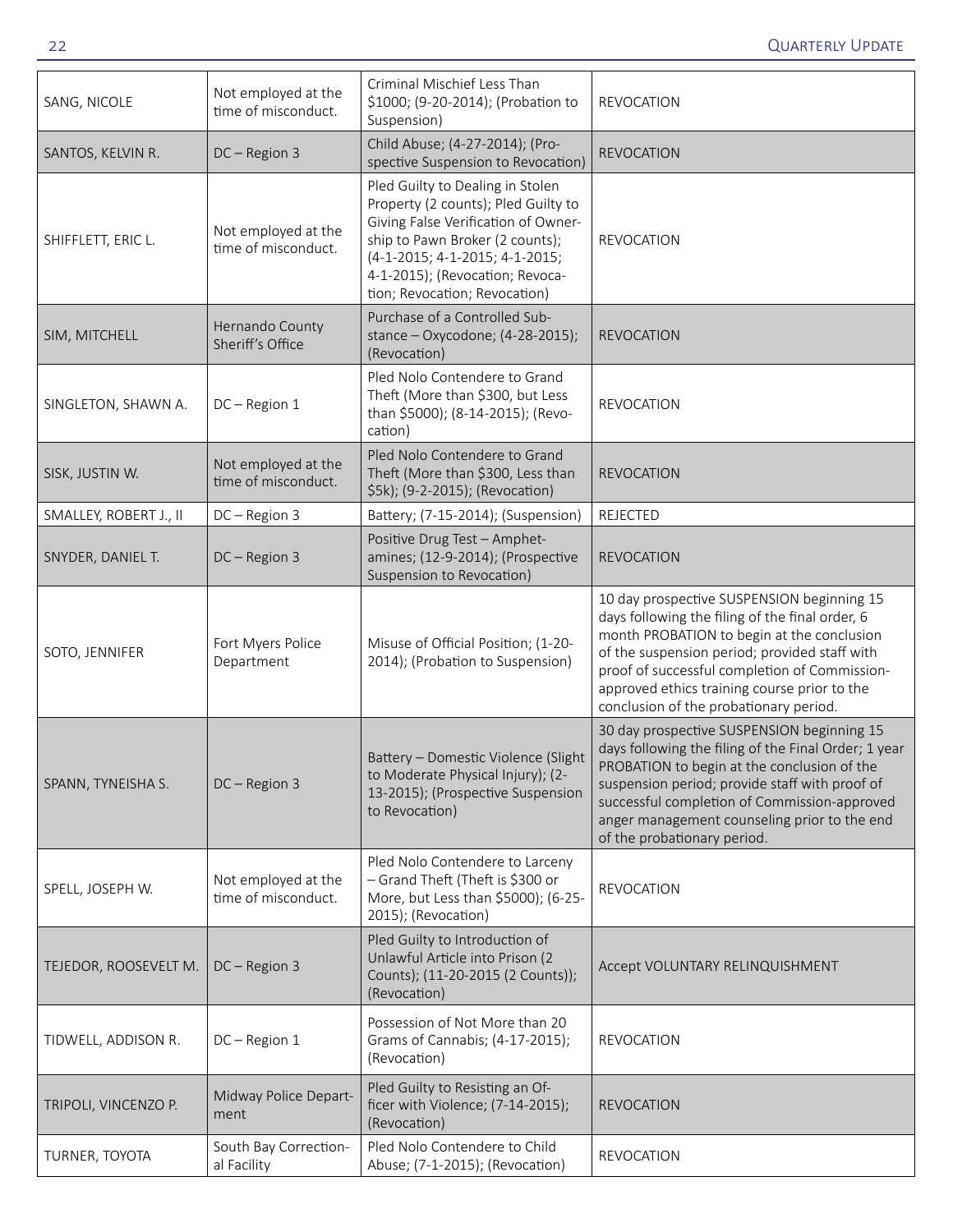| VILLA, MARK                      | Not employed at the<br>time of misconduct.         | Battery; (3-9-2015); (Suspension)                                                                                                                                                 | Accept VOLUNTARY RELINQUISHMENT                                                                                                                                                                                                                                                                                                      |
|----------------------------------|----------------------------------------------------|-----------------------------------------------------------------------------------------------------------------------------------------------------------------------------------|--------------------------------------------------------------------------------------------------------------------------------------------------------------------------------------------------------------------------------------------------------------------------------------------------------------------------------------|
| WALBEY III, HAROLD B.            | Not employed at the<br>time of misconduct.         | Pled Guilty to Identity Theft (7<br>counts); Pled Guilty to Wire Fraud;<br>(6-8-2015 (7 Counts); 6-8-2015);<br>(Revocation (7 Counts); Revoca-<br>tion)                           | <b>REVOCATION</b>                                                                                                                                                                                                                                                                                                                    |
| WEST, TAVARES DAMIAN             | <b>Broward County Sher-</b><br>iff's Office        | Found Guilty of Bribery of Public<br>Servant; Found Guilty of Unlawful<br>Compensation; (2-24-2015; 2-24-<br>2015); (Revocation; Revocation)                                      | <b>REVOCATION</b>                                                                                                                                                                                                                                                                                                                    |
| WHITMAN, GREGORY A.              | $DC - Region 1$                                    | Domestic Battery by Strangulation;<br>(4-13-2015); (Prospective Suspen-<br>sion to Revocation)                                                                                    | <b>REVOCATION</b>                                                                                                                                                                                                                                                                                                                    |
| WILLIAMS, BONNIE J.              | DC-Region 1                                        | Unprofessional Relationship with<br>an Inmate - Romantic Association;<br>(On or between 7-25-2013 & 7-3-<br>2014); (Revocation)                                                   | <b>REVOCATION</b>                                                                                                                                                                                                                                                                                                                    |
| WILLIAMS, STEVEN<br><b>WAYNE</b> | Not employed at the<br>time of misconduct.         | Driving Under the Influence - Sec-<br>ond Offense; (8-1-2015); (Prospec-<br>tive Suspension to Revocation)                                                                        | <b>REVOCATION</b>                                                                                                                                                                                                                                                                                                                    |
| WILLIAMS, ZETTIE E.              | Not employed at the<br>time of misconduct.         | Obtaining Property by Means of<br>Worthless Check; (11-2-2013);<br>(Probation)                                                                                                    | <b>REVOCATION</b>                                                                                                                                                                                                                                                                                                                    |
| WILSON, RODNEY S.                | <b>Blackwater River Cor-</b><br>rectional Facility | Improper Exhibition of a Danger-<br>ous Weapon or Firearm; Discharg-<br>ing a Firearm in Public; (7-6-2013;<br>7-6-2013); (Probation with Train-<br>ing; Probation to Suspension) | 60 day prospective SUSPENSION beginning 15<br>days following the filing of the Final Order: 1 year<br>PROBATION to begin at the conclusion of the<br>suspension period; provide staff with proof of<br>successful completion of Commission- approved<br>remedial firearms training prior to the end of the<br>probationary period.   |
| WININGER, MARK R.                | Not employed at the<br>time of misconduct.         | Pled Nolo Contendere to Child<br>Neglect; (9-8-2015); (Prospective<br>Suspension to Revocation)                                                                                   | <b>REVOCATION</b>                                                                                                                                                                                                                                                                                                                    |
| WINTERS, TIMOTHY C.              | $DC - Region 3$                                    | Driving Under the Influence; (4-16-<br>2014); (Probation with Substance<br>Abuse Counseling)                                                                                      | 6 month PROBATION beginning 15 days following<br>the filing of the Final Order; provide staff with<br>proof of successful completion of Commission-<br>approved substance abuse counseling prior to<br>the end of the probationary period.                                                                                           |
| YOUNG, DEBRA P.                  | Jacksonville Sheriff's<br>Office                   | Pled Guilty to Petit Theft (3<br>counts); (4-7-2015; 4-7-2015; 4-7-<br>2015); (Suspension to Revocation<br>(Each count)                                                           | 45 day prospective SUSPENSION beginning 15<br>days following the filing of the Final Order; 1 year<br>PROBATION to begin at the conclusion of the<br>suspension period; provide staff with proof of<br>successful completion of Commission-approved<br>ethics training course prior to the conclusion of<br>the probationary period. |
| YOUNG, TROY M.                   | Not employed at the<br>time of misconduct.         | Violation of Commission-Ordered<br>Probation; (6-8-2015); (Reprimand<br>to Revocation)                                                                                            | <b>REVOCATION</b>                                                                                                                                                                                                                                                                                                                    |
| ZBLEWSKI, AARON                  | DC-Region 3                                        | Driving Under the Influence; (10-<br>18-2014); (Probation with Sub-<br>stance Abuse Counseling)                                                                                   | <b>REVOCATION</b>                                                                                                                                                                                                                                                                                                                    |